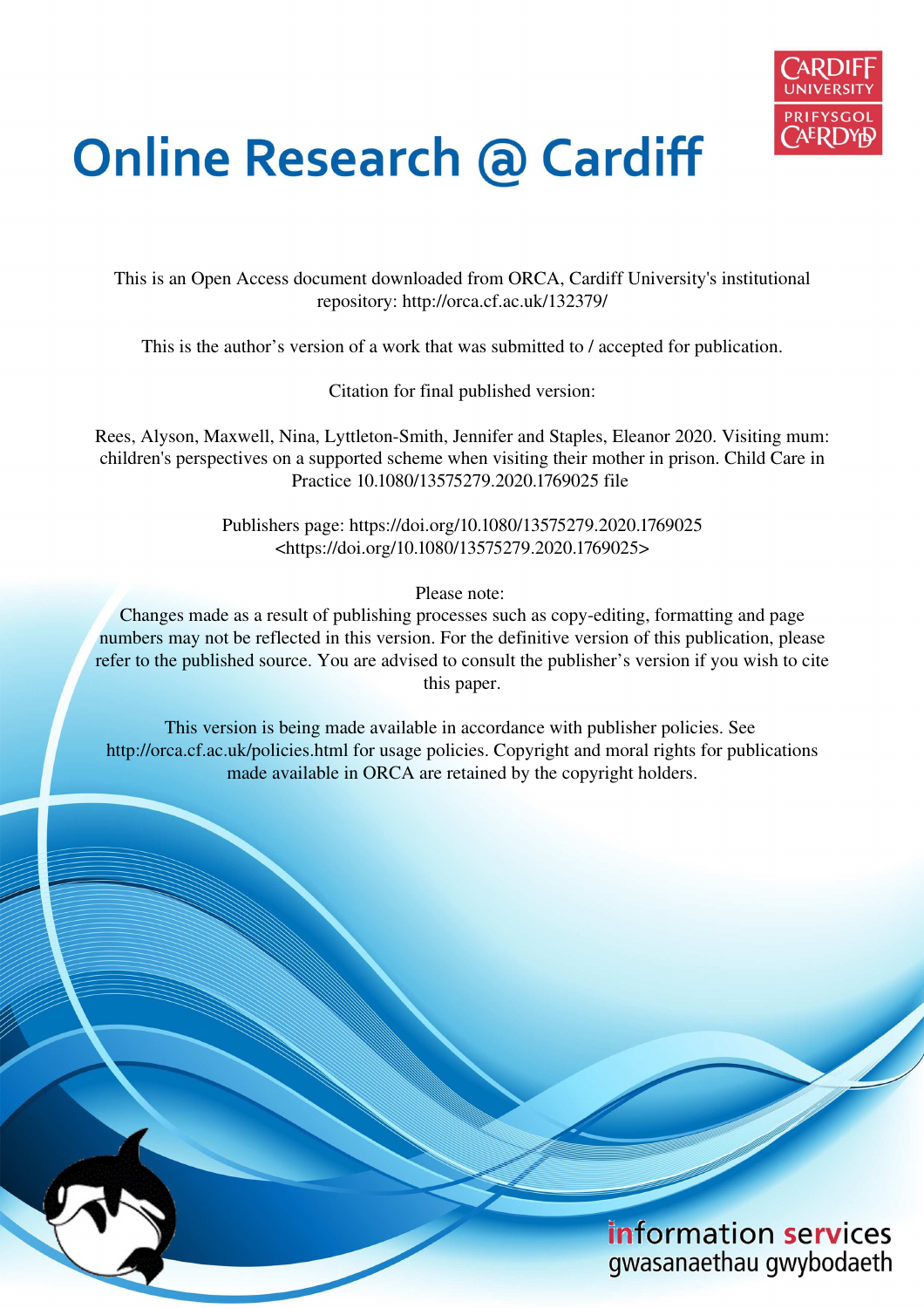**Visiting Mum: children's perspectives on a supported scheme when visiting their mother in prison.** 

**This article reports the findings from a qualitative study evaluating a Visiting Mum scheme that supported Welsh children with a mother in prison. There are 12 women's prisons in England, and none in Wales. Women living in south and west Wales are currently incarcerated at HMP Eastwood Park, Gloucestershire. This is significant for Welsh children, as journeys to the prison are extensive and costly. This article focuses on the rarely heard experiences of the children when visiting prison. We ran focus groups with 12 children utilising innovative, participatory and creative methods. The findings reveal a hidden population of children who suffer disproportionately as a result of their mother's incarceration but who were effectively supported by a service which helped to sustain mother-child relationships during their mothers' imprisonment.** 

#### **Introduction**

In the UK, around 17,000 children have a mother sentenced to custody every year (Prison Reform Trust, 2018). Under the European Convention on Human Rights (to which the UK is currently still party) a custodial sentence deprives the child of parental care and thus interferes with their right to respect for family and private life (Article 8). Over the past 20 years, there has been mounting evidence that separation from children has devastating effects on women in prison, and that maintaining positive family contact is crucial for both mothers and children (Farmer, 2019; Kincaid, Roberts & Kane, 2019; Ministry of Justice, 2018). Despite this, sentencers do not routinely obtain information about a women's domestic circumstances including whether they have children (Epstein, 2012; Farmer, 2019; Minson, 2017). Where mothers are incarcerated, 19 out of every 20 children are forced to leave their family home, yet local authorities do not collect routine data about the children of prisoners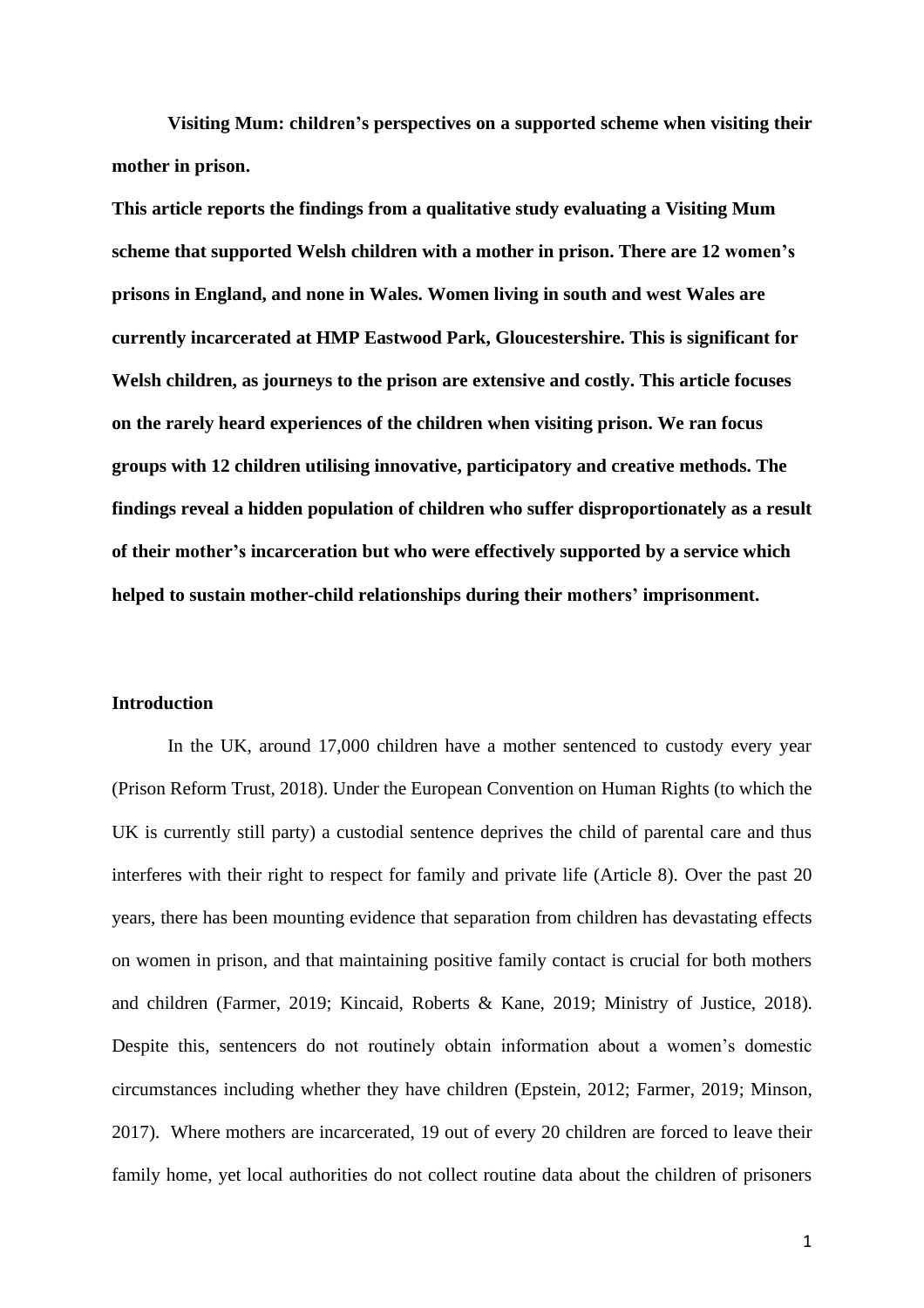(Prison Reform Trust, 2018). While in England, several non-governmental organisations provide services to these children, provision is patchy and funding has been reduced in recent years (Raikes, 2014).

Globally children with mothers in prison encounter similar problems (Dawson, Brookes, Carter, Larman & Jackson, 2013 ; Easterling & Feldman, 2017; Flynn, 2014; Knudsen, 2016; Roberts, 2012). As long ago as 1983, the children of prisoners were described as 'forgotten victims' (Matthews, 1983) and arguably this is still the case; there are no formal systems in place or consistent support offered to the children of prisoners (Ministry of Justice/DCSF 2007). Whilst the exact extent of children affected by maternal imprisonment remains unknown, the effects are reported to be significant and multi-faceted. For example, the risk of anti-social behaviour in young people is greatly increased (Murray & Farrington, 2008) and increased levels of poverty, family breakdown, substance abuse and mental health issues have been reported (Bellis, et al., 2016; Convery & Moore, 2011). Further, maternal imprisonment has been shown to have more negative effects upon attachment and psychological functioning than paternal imprisonment, indicating that the impact is more pronounced upon children (Murray & Murray, 2010). With many prisons situated at a distance from local communities this poses practical challenges for children visiting their mothers, including travelling long distances, the financial costs of travel, having no-one to accompany them and the security measures which can be intimidating for children (Arditti, 2003; McConnell and Raikes, 2018). The impact of child-parent prison contact varies depending on type of contact, age of child, demographic or family characteristic (Poehlmann, Runion, Weymouth and Burnson, 2019). The environment in which visits occur is central to the visiting experience; most prison visits take place in busy, noisy visiting halls where children cannot hug their mothers who have to remain seated across a table (Flynn, 2014; Authors, 2017). The lack of physical contact permitted in most prison visits, can be acutely painful for both children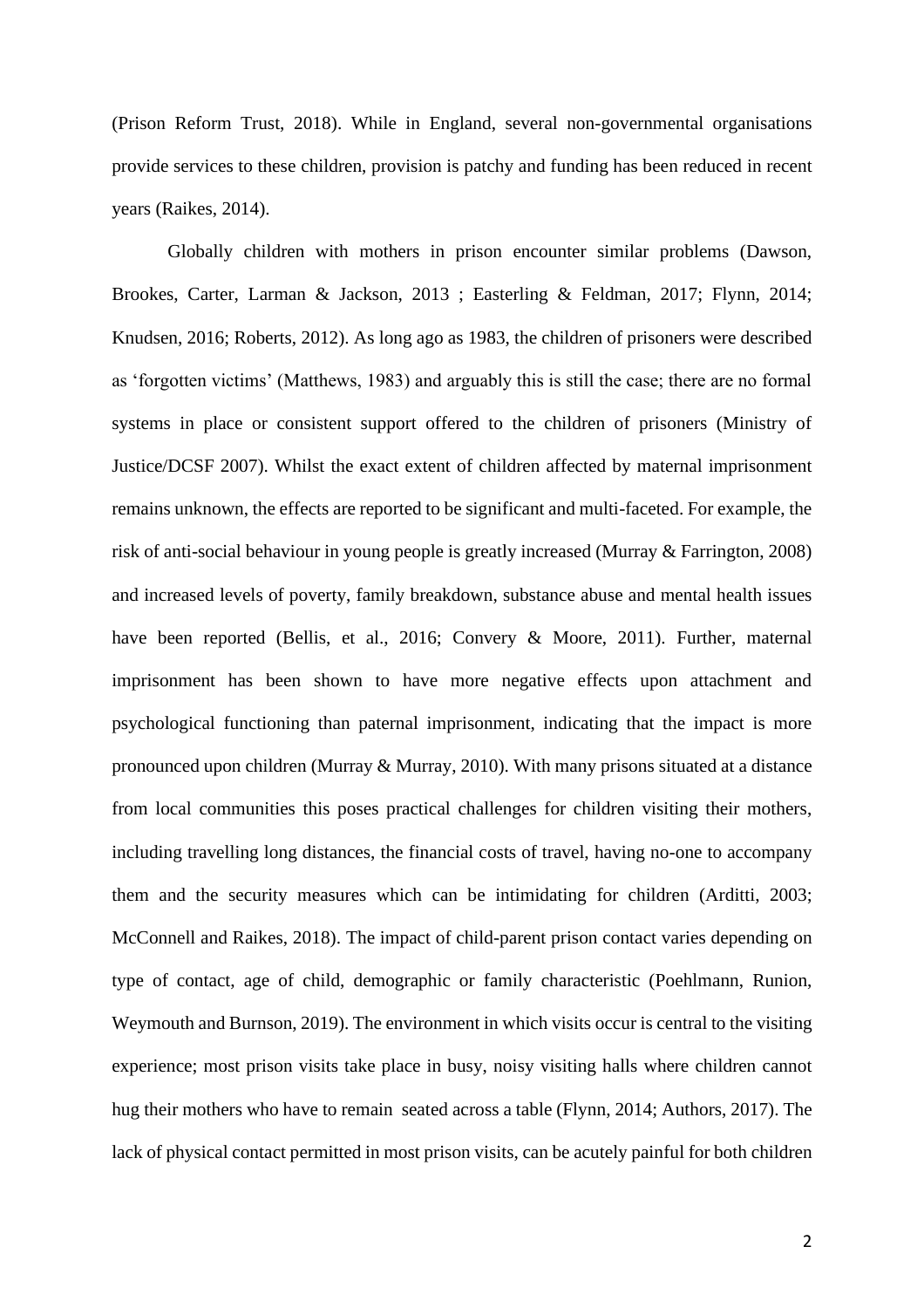and their mothers (Allen, Flaherty and Ely, 2010). This is compounded by the time-limited nature of typical visitation where children may not have sufficient opportunity to connect with their mother on an emotional level (Arditti & Few, 2006; 2008). Consequently, prison visits are often very emotional for children, and caregivers struggle to manage children's behaviour before and after visitation (Poehlmann, Sclafer, Maes & Hanneman, 2008). Child-friendly visits aim to mediate some of these difficulties by providing a,

positive, safe, friendly environment for visits, preparation for children prior to visiting, facilitating parent –child contact in between visits and supporting the parent (Poehlmann et al., 2019, p.505).

A review by Burgess and Flynn (2013) found visitation programmes that aim to support the mother–child relationship during a prison sentence have the capacity to foster and help sustain relationships, but there are few published long term effectiveness studies. Supportive interventions (including those which utilise family support workers) have been found to promote better relationships between families and the prison, but this is dependent on appropriate training, resourcing and support from prison staff and management (Burgess and Flynn, 2013; Loucks, 2005). Without these elements in place, these outcomes can be difficult to maintain. Negative outcomes are associated with contact which occurred in the absence of a supportive intervention (Poehlmann et al., 2010).

There are very few studies of visitation schemes which focus on and incorporate the experiences and views of children and even fewer that focus solely on the children of incarcerated mothers (Saunders, 2016). In their literature review of parent-child prison contact, Poehlmann, Dallaire, Loper and Shear (2010) found that of the 13 studies that focused solely on incarcerated mothers, only four included the child's perspective. Flynn (2014) looked at adolescent children's experiences of visiting a mother in prison in Victoria, Australia concluding that more research is needed as to how to meet the needs of young people during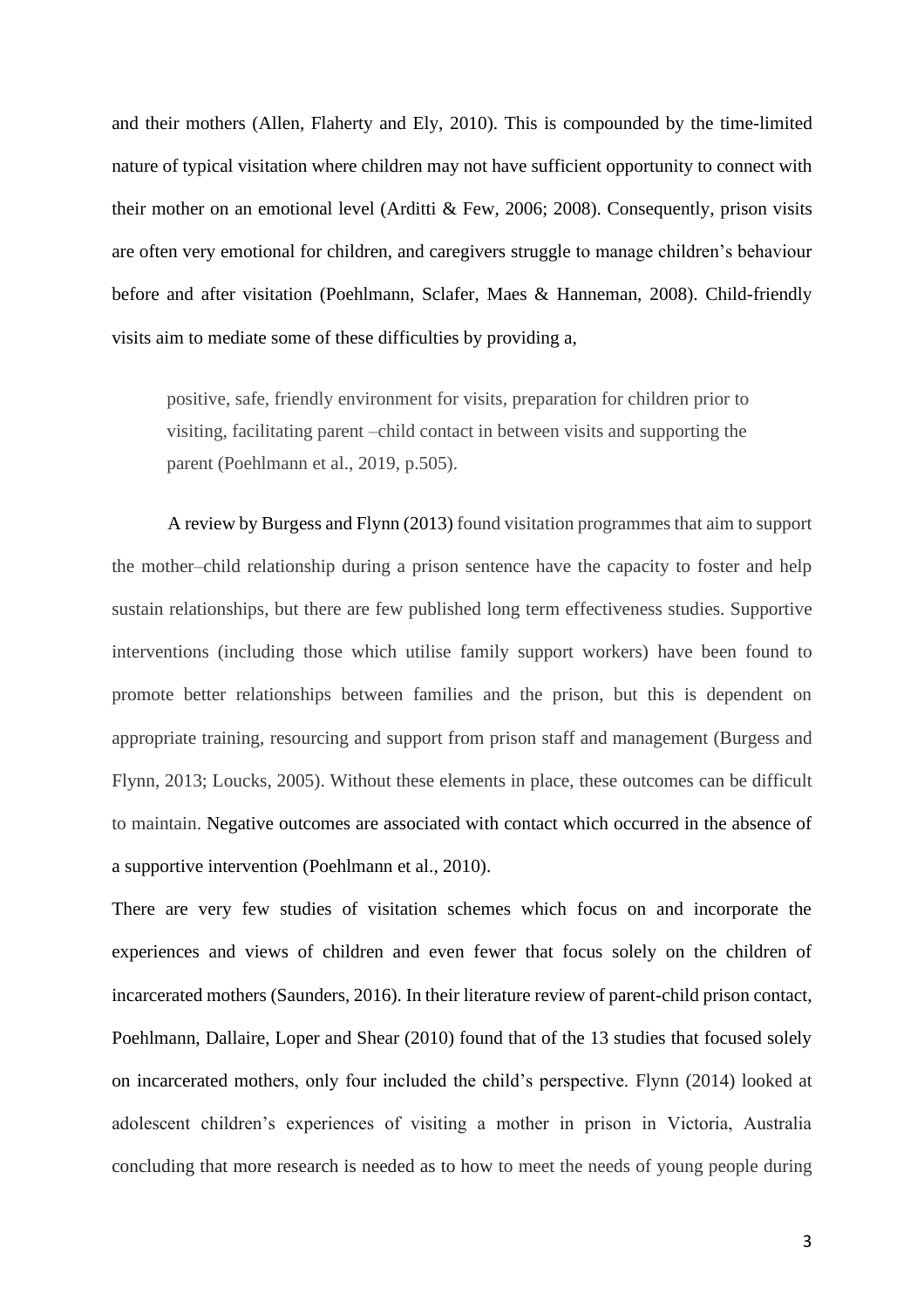visitation and noted a need for further research in this area. Nesmith & Ruhland's (2008) study of 34 children, included only two of incarcerated mothers and highlighted the role of the caregiver in gate-keeping visitation. Saunders (2016) interviewed 16 children, three children with an incarcerated mother, and concluded that supportive interventions can meaningfully help build and maintain relationships between parents and children. Despite the growing body of evidence suggesting that properly facilitated and managed contact offers benefits to children and mothers, many children of imprisoned mothers are prevented from making contact with their parent because of practical considerations.

 This paper presents findings from the evaluation of the Visiting Mum scheme which facilitates child-mother prison contact for children living in Wales whose mothers are currently serving sentences in Eastwood Park Prison. In doing so, the scheme assisted children who were experiencing emotional and practical difficulties as a result of their mother's incarceration and made a meaningful difference to their lives.

# **The scheme**

The Visiting Mum scheme was offered from 2014 to 2017 and was funded by the Big Lottery Innovation Fund, costing £168,000 per annum. The scheme supported women at one prison, HMP Eastwood Park in Gloucestershire, England and was designed to support mothers to maintain contact with their children, where it was in the child's best interests to do so. Coordinated by a national charity, the Prison Advice and Care Trust (Pact), the scheme helped 164 children to make 292 visits to 97 mothers over the three-years of operation (for full details see Author et al., 2017). Only women who were living in South Wales at the time of their arrest were eligible. While on average women prisoners are held 60 miles from their home address, at Eastwood Park, 20% of women are held over 150 miles from home (HMP/YOI Eastwood Park, 2011) and within this number are many women from Wales. This creates huge difficulties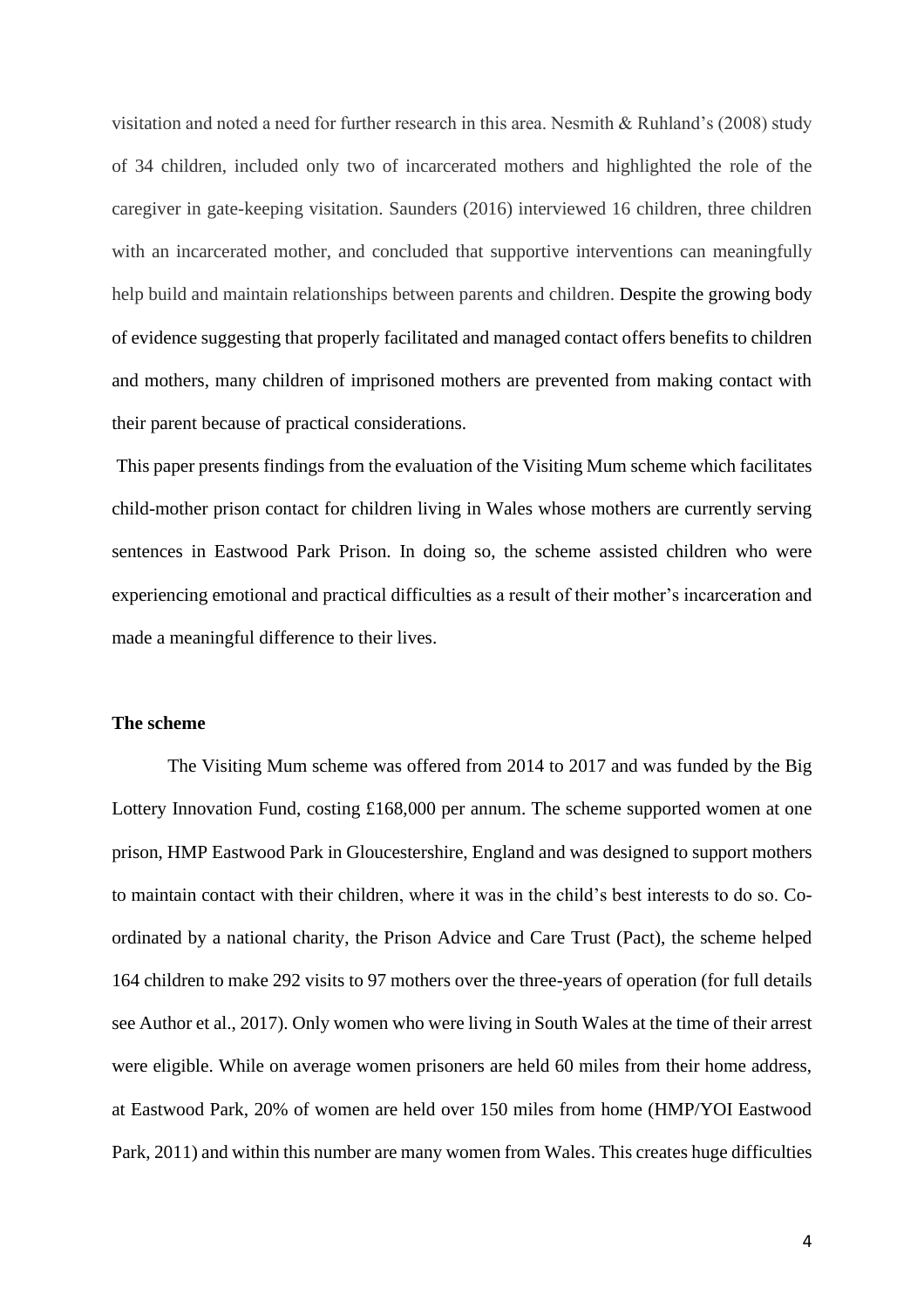for children who are travelling further distances to the rural location of the prison, with no direct public transport available.

The Visiting Mum scheme works with female prisoners to facilitate contact with their children, supporting both mothers and their children throughout this process. The scheme is aimed at mediating the aspects of prison visits that children may find distressing (Beresford, 2018), including reduced security restrictions ( no security dogs and no visible members of uniformed staff in the visiting room), to promote better quality mother-child interactions (Sharratt and Cheung, 2014). Prison visits were tailored for children, less formal and provided more time (around two hours), space and privacy. Arts and crafts were available for the children, as well a play area with a wide range of toys, books, and activities for the children to enjoy with their mothers. Children and mothers were free to move around the space, and to access to an outside area directly adjacent to the visiting room. Kitchen facilities were available with hot food and drinks provided. Photographs were taken by Pact staff of the mothers and children together so both had a recorded memory of the event. The scheme is run by three workers based in the prison and a volunteer coordinator based in Wales. Volunteers were recruited and trained by a Welsh volunteer agency Sova (a charity supporting hard to reach individuals and their families) to work with children and their carer to prepare them for the first visit, and to transport them and their carer to the prison. Two families often travelled together, free of charge, either in a car with the volunteer or on a mini bus and shared the visiting room when they arrived at the prison. The workers also helped mothers record bedtime story books, so that the child could listen at home to their mother telling the story whilst following the book. This follows the Story Book Dads model (https://www.storybookdads.org.uk). Workers inside the prison supported mothers to make phone calls to children and facilitated family contact in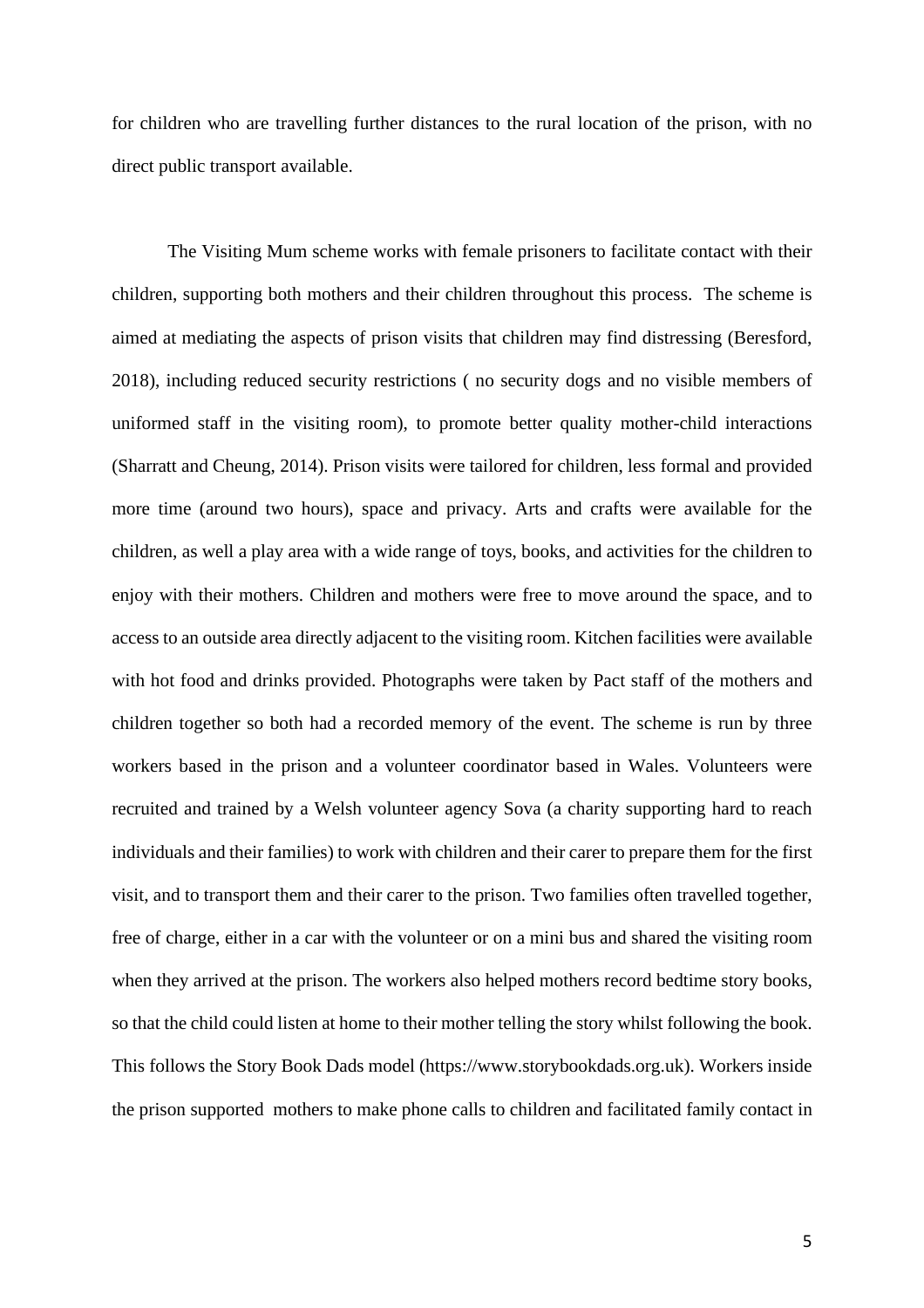between visits, while volunteers maintained contact with the child and their carer between visits, offering support where required.

#### S**tudy methodology**

The evaluation included a practitioner survey and analysis of Assessment, Care in Custody records (self-harm) and re-offending rates post-release. Interviews were undertaken with 24 professionals (including social workers in the community), prison staff (assistant governor, chaplaincy and resettlement worker), 17 mothers in prison, eight who had been released, and 12 children. This paper aims to give voice to children and draws solely on their data, gathered as part of a wider evaluation of the scheme (Author et al., 2017). In doing so it focuses on whether the scheme supported children to visit their mothers, how children perceived Visiting Mum visitation as compared to standard visits and the impact of the scheme on their relationship with their mother.

Participants were recruited by first asking mothers for consent for them and their children to participate in the evaluation. Children were then asked for an expression of interest and their consent using child-friendly information sheets (telling them that we were evaluating the Visiting Mum scheme) and consent forms; these were disseminated and explained by volunteers either in the prison during a prior visit or in the community. The data collection was undertaken outside of the Visiting Mum scheduled visits, as we did not want to take time away from visitation. Children may have chosen to take part in the study as it provided an additional opportunity to see their mother. When they arrived at the children were given time to spend with their mother before the research activity, and more time together after the research had taken place. The children brought their signed consent forms with them, and further confirmatory verbal agreement was sought. Focus groups lasted no more than one hour, in order to ensure that families were still able to have time together. Children were included if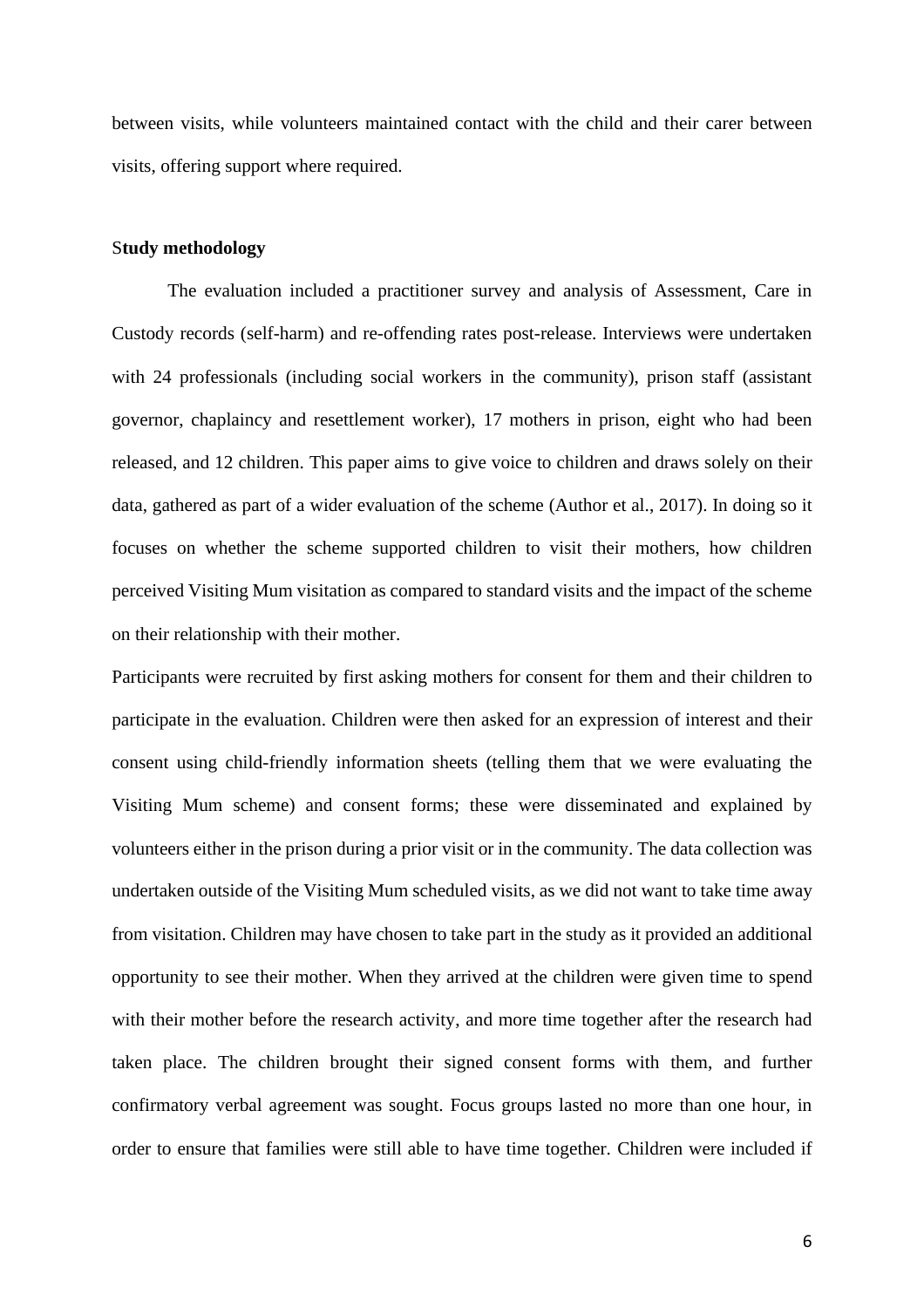they had visited their mother in prison at least once (to ensure it was not their first visit to the prison) and were excluded if they were below seven years of age, as they were deemed too young to understand what was being asked of them as many mothers do not explain to younger children about their imprisonment (Baldwin, 2015; Lockwood & Raikes , 2016). All children who expressed an interest, took part in the research. Age appropriate, creative method focus groups (Bagnoli, 2009) were employed with children. While all children were given the option of participating in an interview if they preferred, none accepted this offer. Mothers, workers from Pact and volunteers already known to the children were available during the research activities.

Participants were aged between seven and eighteen. Of the 12 participants, three took part in the seven to 11 year old activity group and seven in the 12 to 15 year old activity group. The two participants in the 16 to 18 age range were interviewed together in a local community office as both of their mothers had been released from custody. We utilised a range of creative activities, asking the children and young people to undertake a timeline collage regarding how they felt before, during and after a visit; we used miniature sandboxes for children to create a tableau depicting visiting their mother in prison (Mannay, 2016) and the drawing of eco maps to help us consider their support networks (Holland 2011). Such a mosaic approach has previously been described as best practice in participatory research with children and young people (Clark and Moss, 2001). Participants talked to the researchers as they actively created their work; we asked for permission to be able to record discussions about what they were making at the table. Once the child or young person had finished, we asked them to talk to us about their collages/sandboxes. With the 16-18 age group, we utilised some of the same creative exercises (McLaughlin, 20012).

All of the focus group activities with the young people were recorded and transcribed. Focus group and activity data was analysed using grounded analysis techniques with themes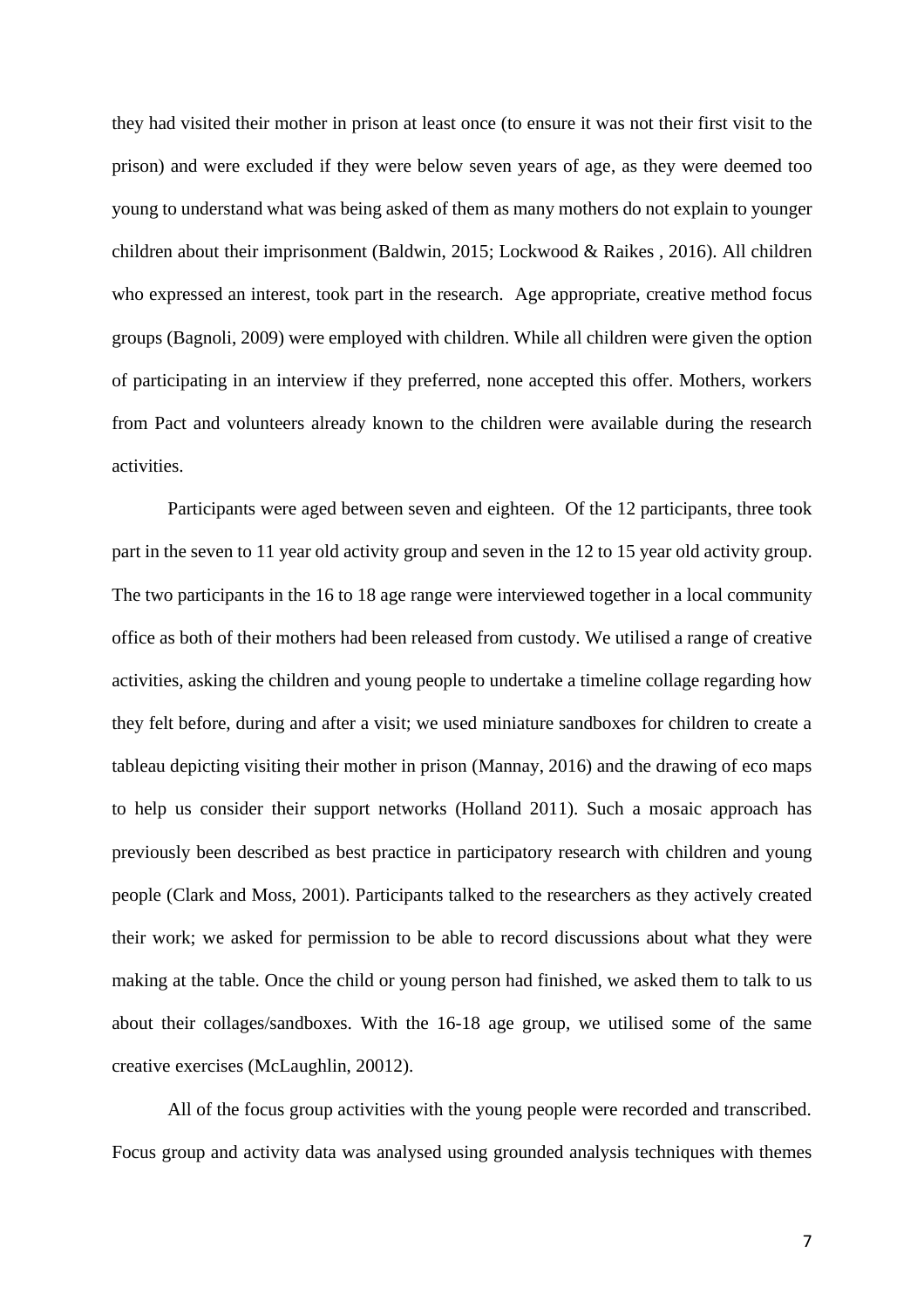cross checked by two members of the research team (Walliman, 2011). Photographs of the creative method outputs were used as tools of elicitation, rather than objects of analysis per se. Hence, they were used to illuminate and contextualise focus group findings. We found the eco maps particularly useful to help children talk about the closeness of their relationships, and to help understand who provided them with the most support.

#### *Ethics*

Ethical approval was gained from [name] University ethics committee and from the National Offender Management Service. As the research employed focus groups, where children met others in the same situation, the importance of confidentiality was discussed with each child before participation. Due to the sensitive nature of having a mother in prison, the research team were careful not to probe too deeply in order to allow each child to choose what they wanted to disclose.

# **Findings**

The findings are divided into six main themes of worry and parentification; secondary stigmatisation; surveillance and feeling unsafe; children's experience of the supported visits; relationships and navigating transitional and challenging situations.

## *Worry and parentification*

Most of the children described worrying about how their mother was and how she was coping with being in prison alone. In this regard children appeared to take on the caring role of the parent in a type of role-reversal, or parentification (Hooper, 2008).

This was particularly highlighted in the timeline collage undertaken, as the children described how they felt when waiting for a visit and reported the following: 'Needing to know

8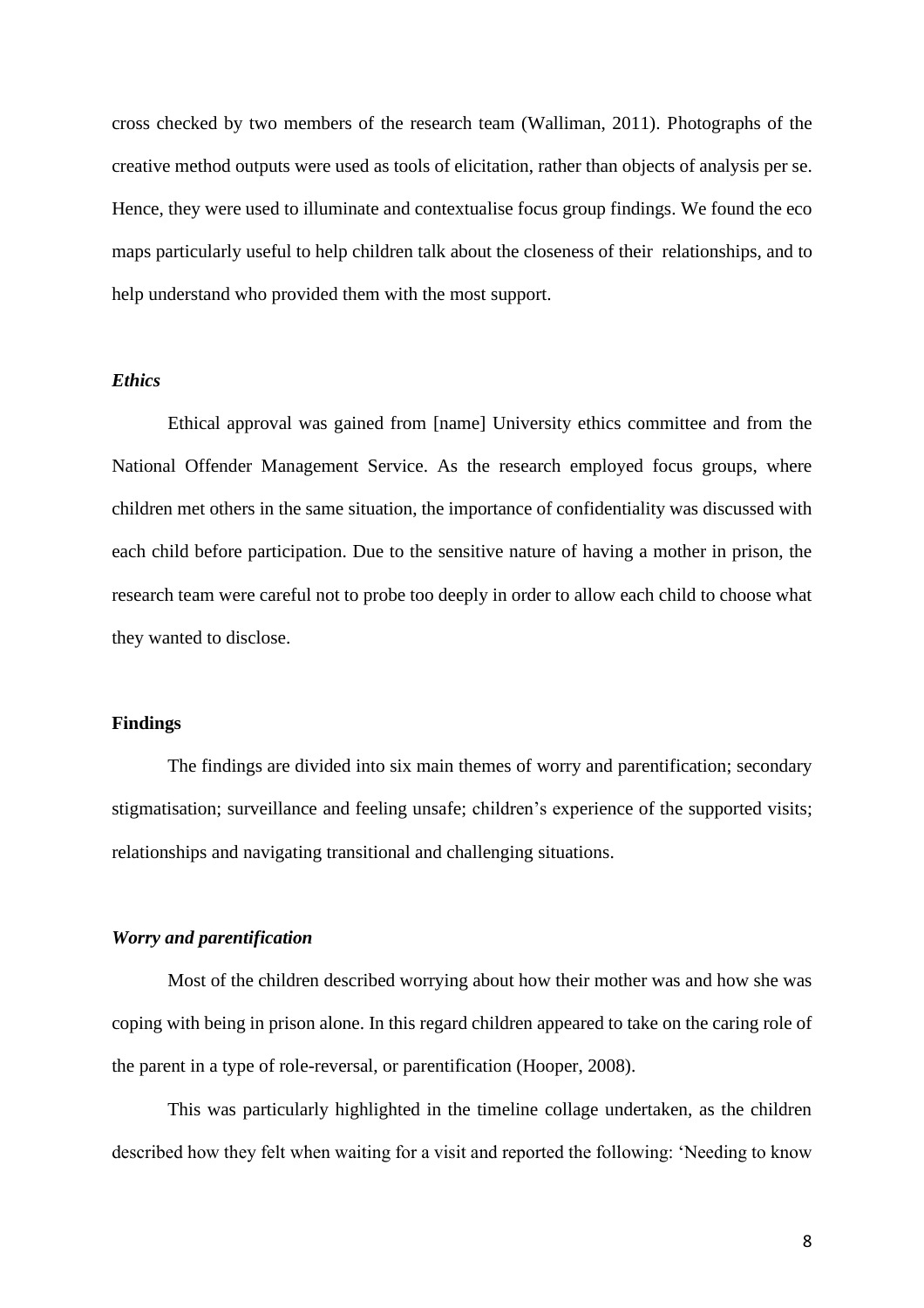how mum is and just wanting to see here again', 'Anxious to see if mum is OK', 'Worried if mum is OK and not seeing her makes me sad', 'Worried about how she is coping alone' (Children's time line age 12-15).

In this account the terms 'worry' and 'anxious' are used interchangeably. However, while Weidberg (2017) adopts the term anxiety as it denotes uneasiness about an uncertain event, we have chosen to use the term worry as this relates to feeling anxious or fearful of actual or potential problems. There was a real sense that the sudden invisibility of their mother made young people feel the need to check on their mothers well-being, particularly at the beginning of the prison sentence . All the children reported feeling relieved as a result of seeing their mother, as otherwise they could only imagine how she was coping (and often imagined the worst). In this sense, the children took on the responsibility of worrying about their mothers in a type of reverse parenting, in that they perceived their mothers as vulnerable and needing support. The volunteers met with the children in the community to prepare them for the visit and discuss their worries. As children were accompanied to the prison by the volunteer, they were able to discuss any concerns that had arisen during the visit on their homeward journey. Volunteers also met with children in between visits and could address any on-going worries.

Visiting Mum staff in the prison provided support to mothers in the form of regular meetings, assisting with telephone calls to family and professionals, and arranging visits for the children, which helped women to feel less anxious and more in control. A young woman, Gemma (aged 17), expressed the relief she felt when seeing her mother during a Visiting Mum contact,

And then when the [Visiting Mum] visits started up and then she was like 'have a photo' and we're all there laughing and smiling and that was a lot of stress off me, because I know that she is happy that she has seen us.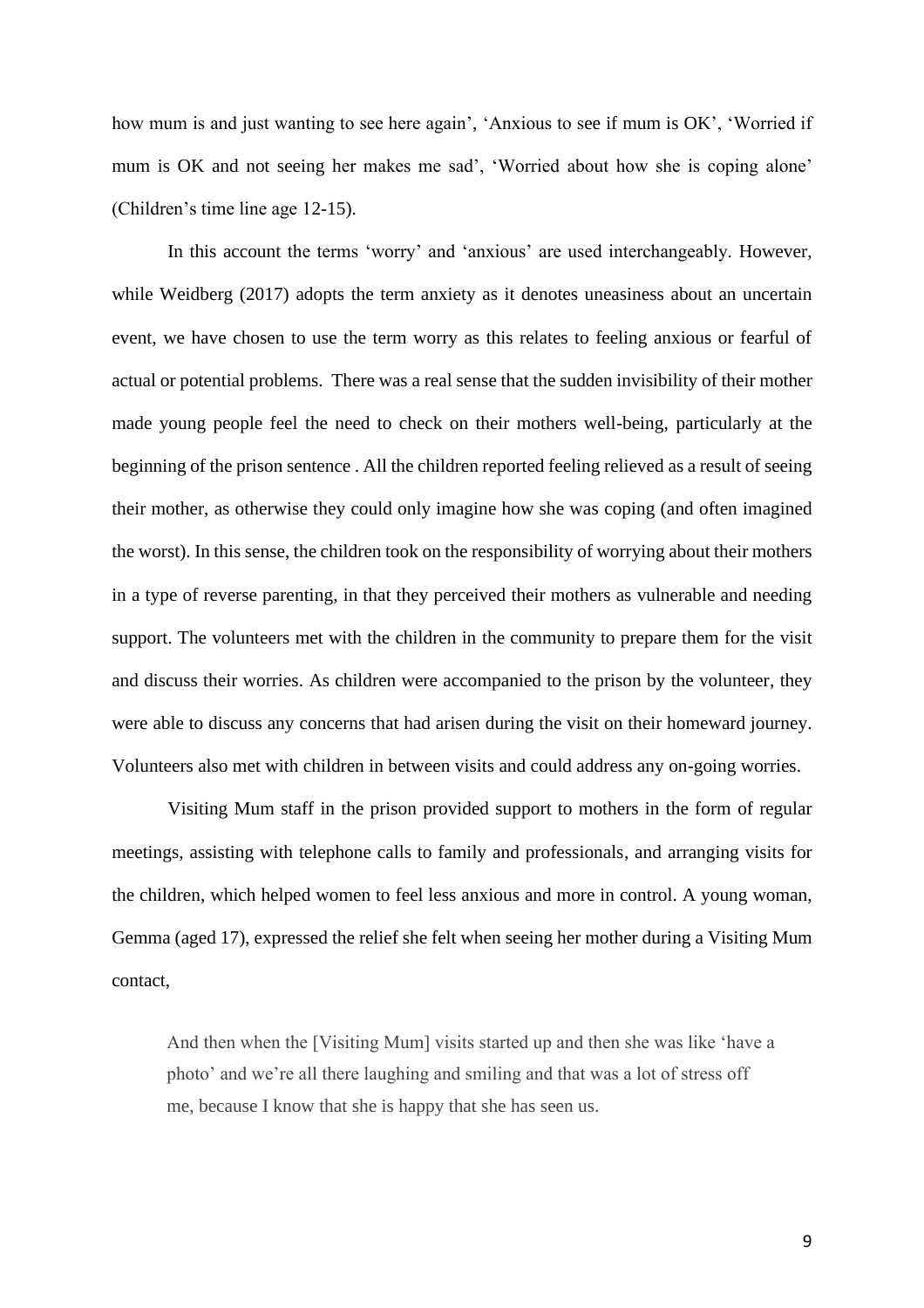Knowing that staff were providing support to their mother meant that children felt less worried about them. Providing a friendly environment where mothers had the space, time and resources to interact more naturally, helped to reduce children's worries concerning their mother's emotional well-being. Leeson and Morgan (2019) note that children often take on the role of carer for the parent remaining in the community, and as in this study parentification also extends to their mother in prison and younger siblings, as Gemma explained,

He was three or four at the time, and did not really understand the situation .. … It effected him really bad.

As with Weidberg's (2017) interviews with five young people who had a parent in prison, the children were conscious of the financial costs of visiting prison. The Visiting Mum scheme provided transport free of charge for both the child and carer which alleviated children's worries regarding family finances,

We can like spend more time, so we just do these visits to save petrol and stuff (Seren, age 13).

Because money is tight (Paige, age 11).

Here, we can see that both Seren and Paige were keenly aware of the financial pressures on their carer, and felt responsibility for this. Hence, children described their worries concerning their mothers, siblings and carers' well-being. This mantle was not an expectation of the parent, but rather a role assumed by the young person borne out of an ethic of care for their mother and family (Tronto, 1994).

# *Secondary stigmatisation*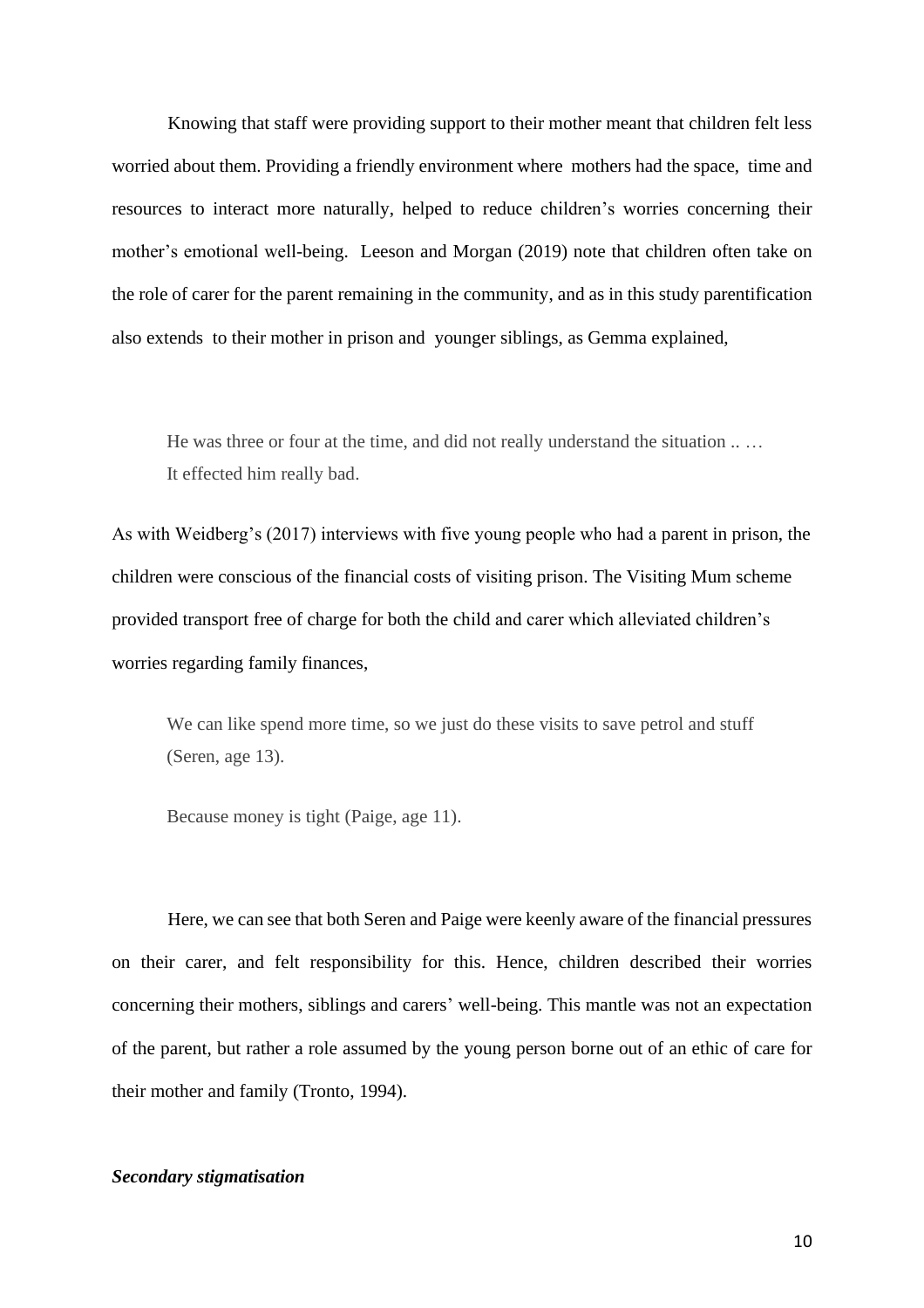The children often felt stigmatised by having a mother in prison and noted that in some respects children suffer more than their mothers from maternal incarceration. In this sense children of imprisoned parents have been described as hidden or invisible victims (Marshall, 2008). In addition to worrying about their mothers, children felt that the whole family's reputation had been tarnished. Such secondary stigmatisation has been described in relation to the families of those with human immunodeficiency virus (HIV), (Salter et al., 2010). Catrin, aged 16 describes how both she and her sibling suffered secondary stigmatisation following their mothers incarceration,

Only because it's not the parents who are suffering- as well it is the kids…Yeah but she {mother} didn't get the backlash of it all, me and {my sibling} did. That's {the} thing…we was like the prisoners in our own home….Yeah, we couldn't…when it all first kicked off- I couldn't go outside…Because like everywhere you'd go like even though it wasn't you that did it, you'd still get targeted for it…..You'd be walking down the street, 'oh your mother is a scum' (Catrin, age 16).

Catrin described feeling vulnerable by her mother being in prison, she felt judged by others, and very visible within her semi-rural community in Wales; this had a huge negative impact on her and her siblings. Some of the young people initially felt angry with their mother, as they were the ones left in the community and felt that they took the brunt of the societal repercussions for her offending and secondary stigmatisation by their association with her (Goffman, 1963). Coming from a rural home community has previously been noted as making women more visible, amplifying a sense of spoiled identity for incarcerated mothers (Easterling and Feldmeyer, 2017), but it is also more stigmatising for children, especially as they are having to deal with it day by day. This stigma left children finding it difficult to ask for help or talk to other people about their situation for fear of being judged (Dawson et al.,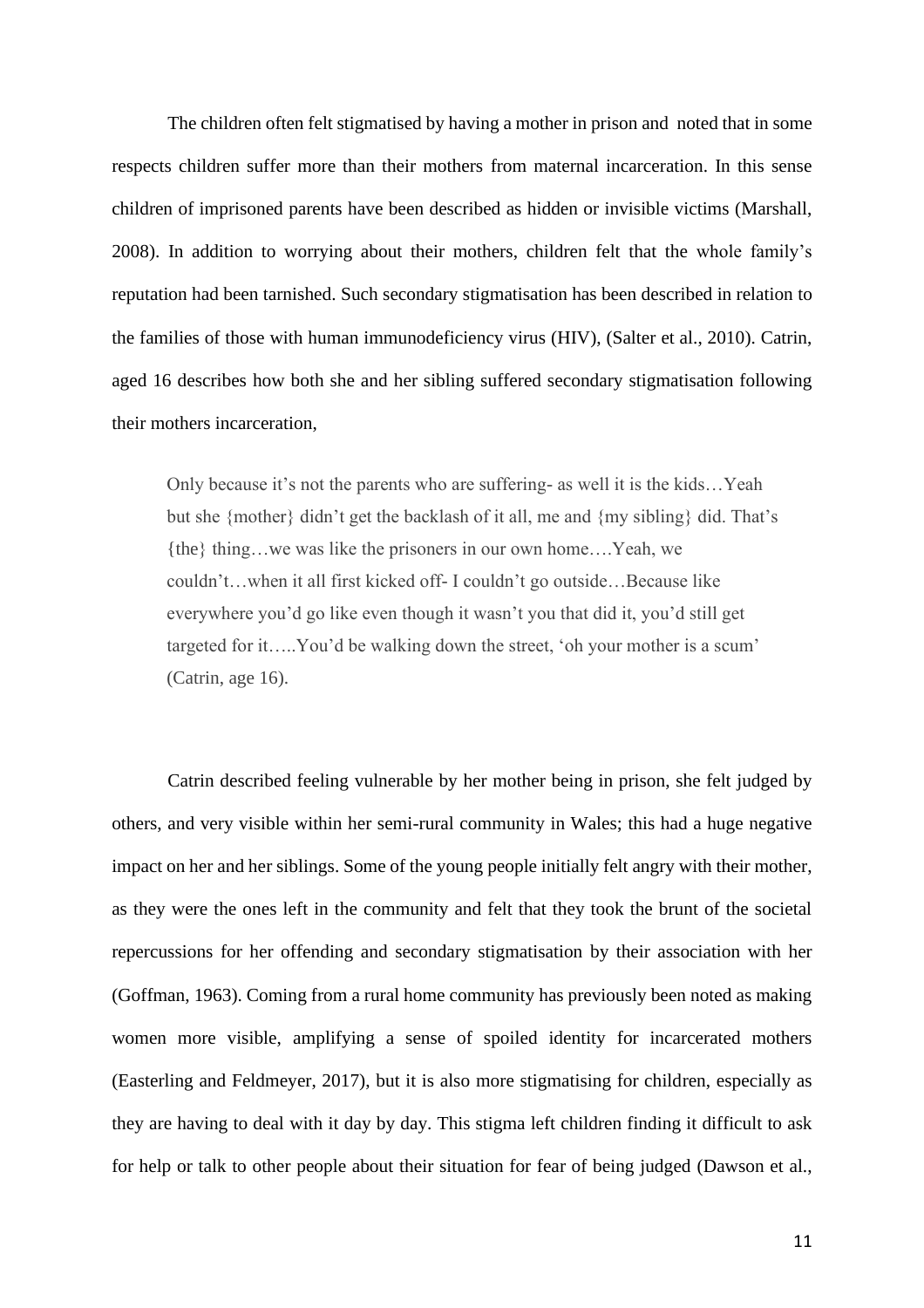2013; Gill & Morgan, 2013). Having the opportunity to talk to a volunteer who works regularly with children who have a mother in prison, made it easier for the young people to discuss their situation without fear of being judged. Similarly, being with other children in the same situation made them feel less singled out and isolated.

Children were asked to make sand box tableaus to demonstrate the difference between the standard visits and those organised by Visiting Mum. Seren (age 13) placed dozens of animals in the sand box to depict the standard visit, noting,

There's loads of people around, which is what the animals are.. being herded…

 Here, Seren describes how being 'herded' with so many other people felt humiliating and disrespectful. The restrictions on their behaviour on a standard visit felt punishing and further stigmatising, as Gemma (age 17) notes 'You couldn't leave your chair or anything like that, like you couldn't give her a cwtch (Welsh word for cuddle). Similarly, the surveillance made children feel uncomfortable,

You know there's prison guards in every corner, watching exactly what we are doing….it would be like quite uncomfortable because obviously they'd be dressed up in their uniform and they just stare at you. (Catrin, age 16 ).

It is to the impact of surveillance that we now move.

# *Surveillance and feeling unsafe*

The children described feeling very unsafe in the austere and frightening setting of the prison when undertaking a standard visit. All of the children had visited the prison on a standard visit prior to engaging with the Visiting Mum project. Aaron, a young man, aged 13, utilised the sand box tableau to describe his experiences. When asked to explain the figures in the sandbox he stated,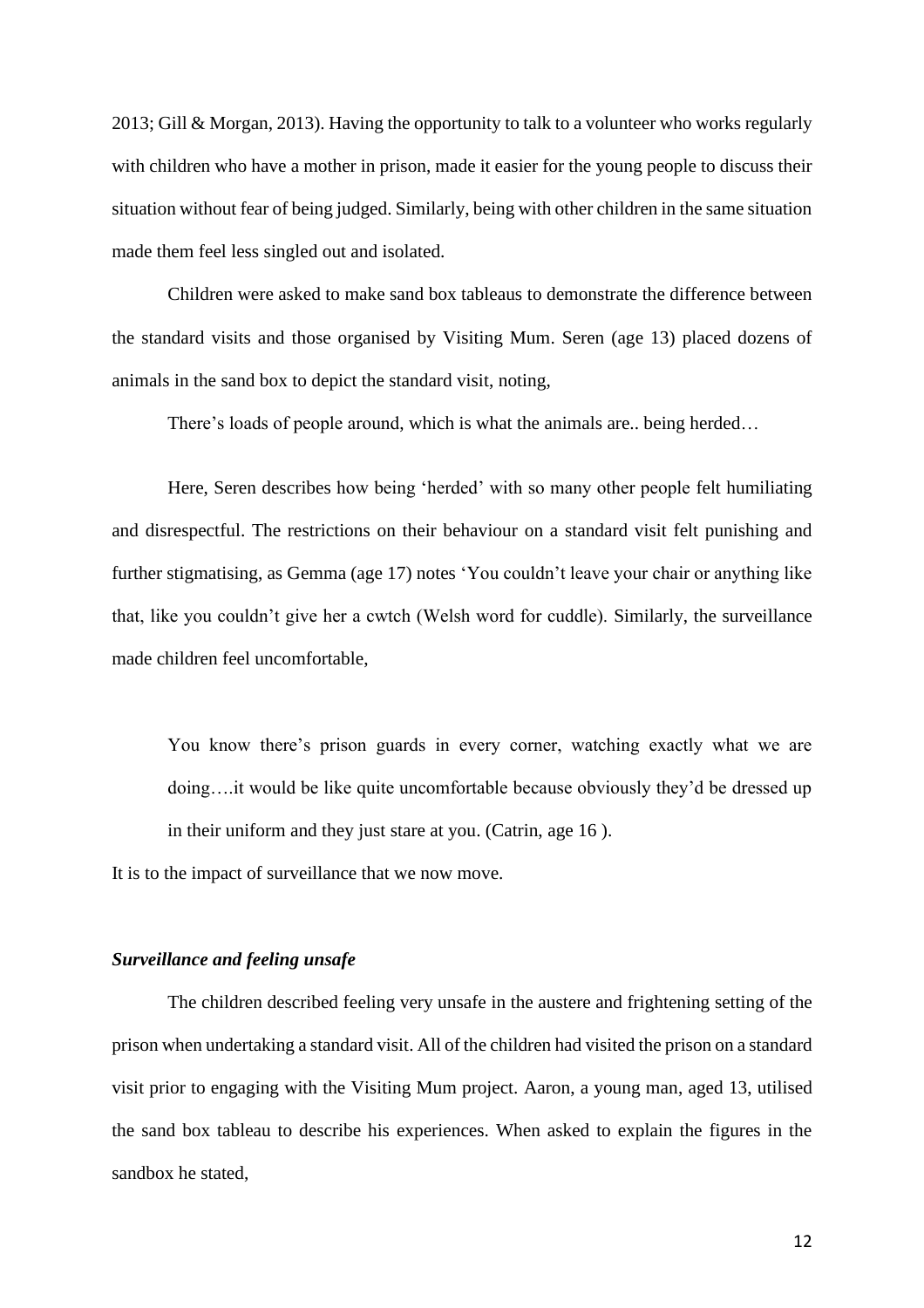The big orange thing in this corner is the guard, he's watching over you like a control. The pterodactyl just feels like you're always being watched and if you see the like in the corner that's just us three all close together because we can't really move around in here, we're stuck in one corner. ..all these little figures that are looking at us are because there's just so many people around and you always feel like you're being watched by everybody. .. like you don't feel as safe as you would with a {Visiting Mum} visit.

The sense of not feeling safe in a standard visit reverberated throughout the interviews, as the noise, crowds and the lack of space was experienced as frightening and intimidating. Several children noted the negative impact of the prison uniform and that they appreciated the Visiting Mum scheme for its lack of uniformed officers,

the freedom to walk around and feel safe. .. I don't like it when they are in their uniforms in there- it's horrible, it's like the police… the man sitting in there, the police. (Hugh, age 12)

Here the feeling of being watched and judged was exacerbated by the prison officers' uniforms and their similarity to police uniforms; this further contributed to feelings of stigmatisation. Other aspects of standard visits, for example, the sounding of alarms, created stress for the children. Catrin recalls times when an incident had occurred elsewhere in the prison,

And like if there is an incident they would all be like running away like they'd have to all run to the wings...The alarm would go off ...And everyone will be like [gasps].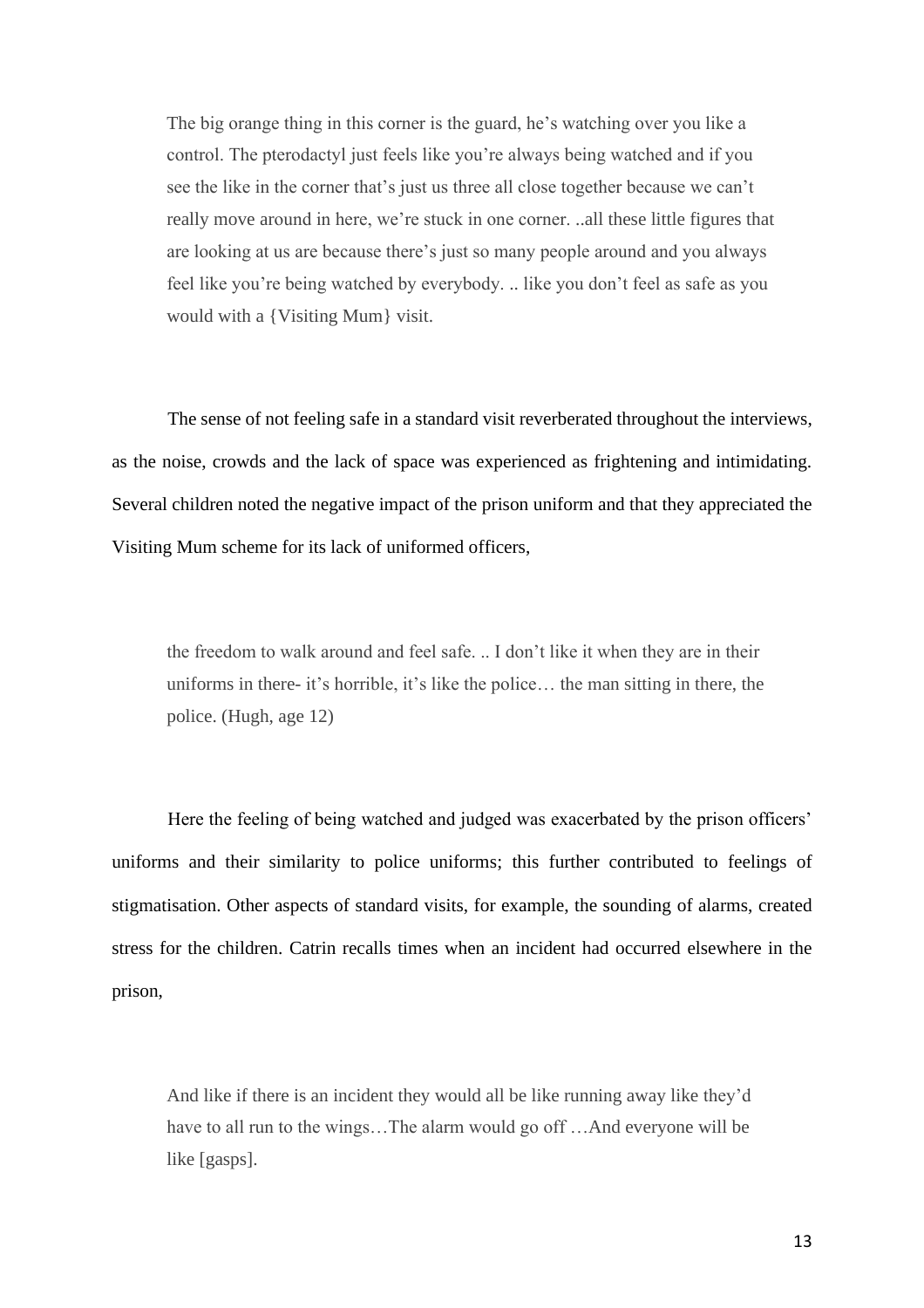#### Several of the children reported these types of incidents. Another young woman continues,

There was incidents …and the guards would because they would be really shortstaffed, the guards would have to clear the visiting hall. Sometimes the visits would be cancelled…It was very upsetting not so much for us, but Josh {her younger brother} would be questioning it then, Josh would get scared from the alarm… He was three or four then. (Gemma age 17)

Gemma appears to feel responsible for her younger brother and wanted to protect him. These types of incidents are both disturbing and demoralising for children who have travelled for hours to visit their mother.

# *Children's experience of the supported visits*

The children all felt that the supported visits were far more enjoyable than standard visitation (Scharff- Smith, 2014). The visiting room utilised for the supported visits was airy and spacious, with an extensive range of toys and games provided. The children appeared comfortable and familiar with the family visiting room environment and we observed that they knew the layout of the room and ran to get the toys and craft materials from the cupboards and drawers with a sense of 'ownership' of the space; this increased their sense of confidence and helped them feel welcomed, as items had been provided especially for their use. The privacy afforded in the Visiting Mum contact was greatly appreciated by young people, especially when contrasted to the standard visit,

And it's a lot more private as well because ..because you can get used to people on the bus, they're sitting there as well and it's like better than sitting with like loads of complete randomers. (Aaron age 13)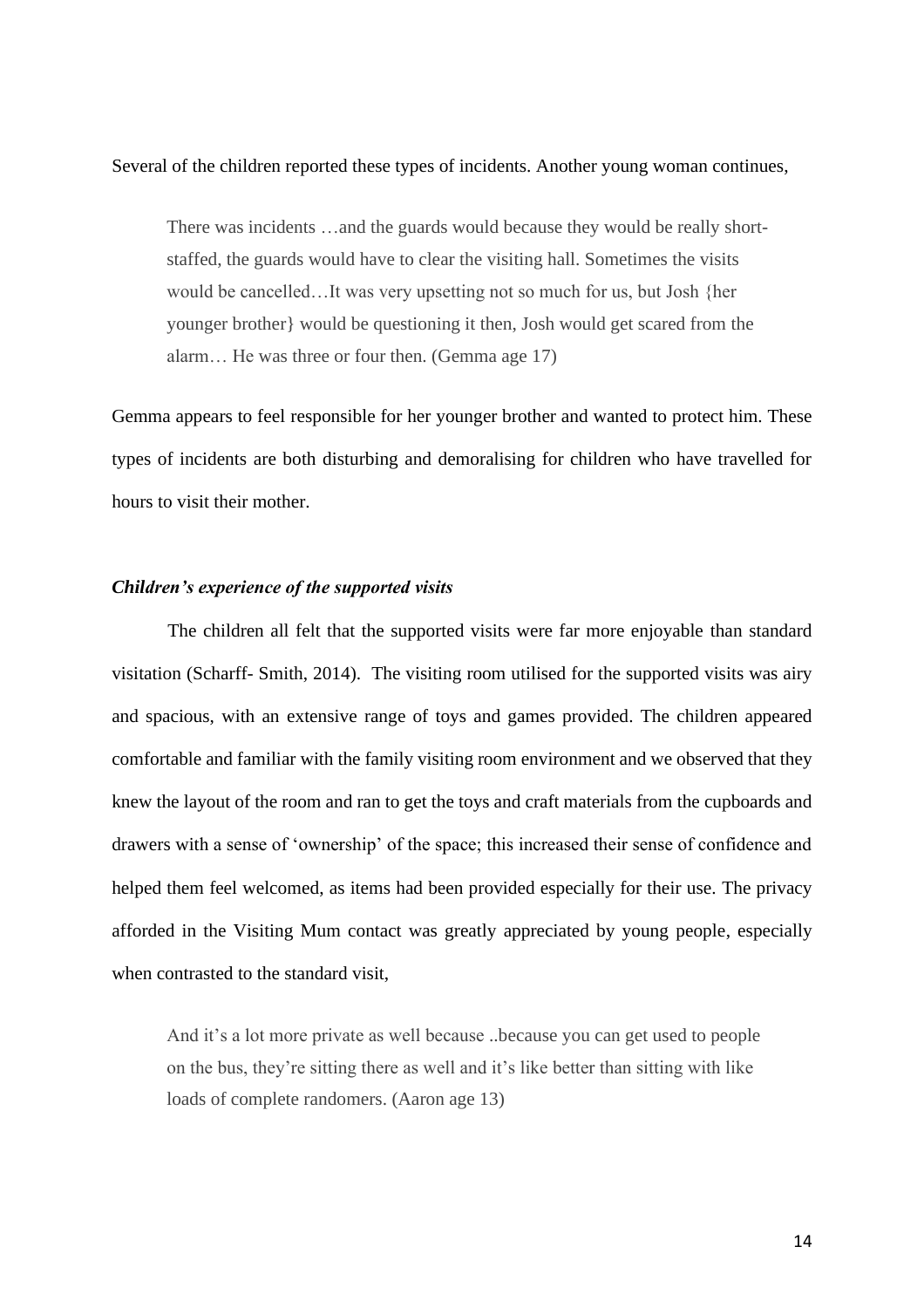Here Aaron notes the benefit of travelling with one other family who were familiar, rather than sitting in a large room of strangers. The privacy and space of the facility created what the children described as a sense of 'intimacy',

 I love how intimate they are and how much freedom we have….it's so much more relaxed (Sophie, age 14).

As well as a sense of intimacy, doing activities made the visits more natural and less stressful for the children, as Pearl simply says, "I like doing craft and making things with mum" (Pearl, age 7).

The children talked about their feelings whilst in the Visiting Mum contact when undertaking the timeline exercise, noting 'Loving every second', 'Joyful and worth the wait' 'Seeing her makes everything better. Instantly puts a smile on my face', (Children age 12-15). Some of the children went so far as to describe the Visiting Mum contact as 'calming' Sian (age 7) and 'homely' (Catrin, age 16),

Like the Visiting Mum …is like more homely. And like you can like run and play and do what you want, more like you can then cwtch {Welsh word for hug} each other like we was doing, free-spirited really like Mam could move anywhere she wants, do what she wants.

Interestingly, Catrin talks about her mother's freedom to do what she wants, which seems of greater concern than her own wellbeing. When the young people arrived at the prison to take part in the focus groups, all immediately ran to hug and kiss their mothers. This echoes findings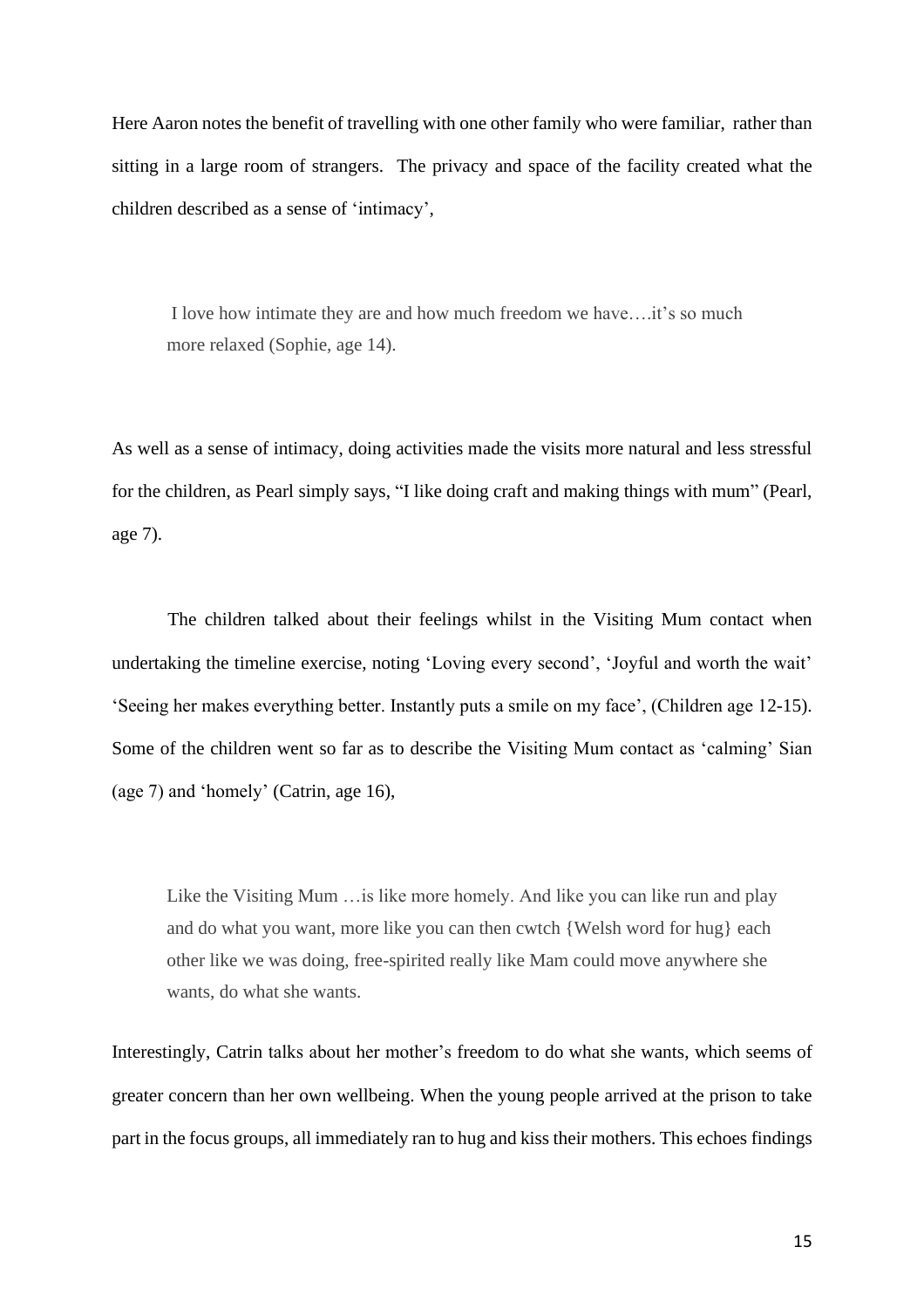in Weidberg's (2017) research which found that children can feel a lack of control and choice when they are prevented from hugging their parent in standard visitation.

Many authors have expressed concern regarding the aftermath of prison visits and the residual impact for children (Bartlett and Eriksson, 2018) and a reason many fathers choose not to see their children. This was explored in the time line exercise where young people were mixed in their responses, noting that they felt, "Sadness because I've left Mum but happy that I saw her", "After the visit I go home and wait until Mum rings and says when the next visit is" (Children age 12-15) and "Sad to leave her on her own, but she has put me in a great mood for the rest of the day" (Children 7-11).

 Children reported that whilst they did feel sad at having to leave their mother, they did cope with their sadness and it did not detract from the pleasure and reassurance they had gained from seeing her. Following previous research (Poehlmann-Tynan, 2015) it was also important that young people were given the opportunity to say a proper goodbye. In some cases, women were able to walk their children back to the gate which children experienced as a more comfortable and reassuring departure,

It was hard saying goodbye however it was made easier as Mam was able to walk us to the gate. (Gemma, age 17).

# *Relationships*

The young people noted how the Visiting Mum scheme helped to preserve and maintain their relationships with their mothers, which would have been very difficult to achieve without the supportive service,

Without Pact I wouldn't have a relationship with my mother (Sophie, age 14).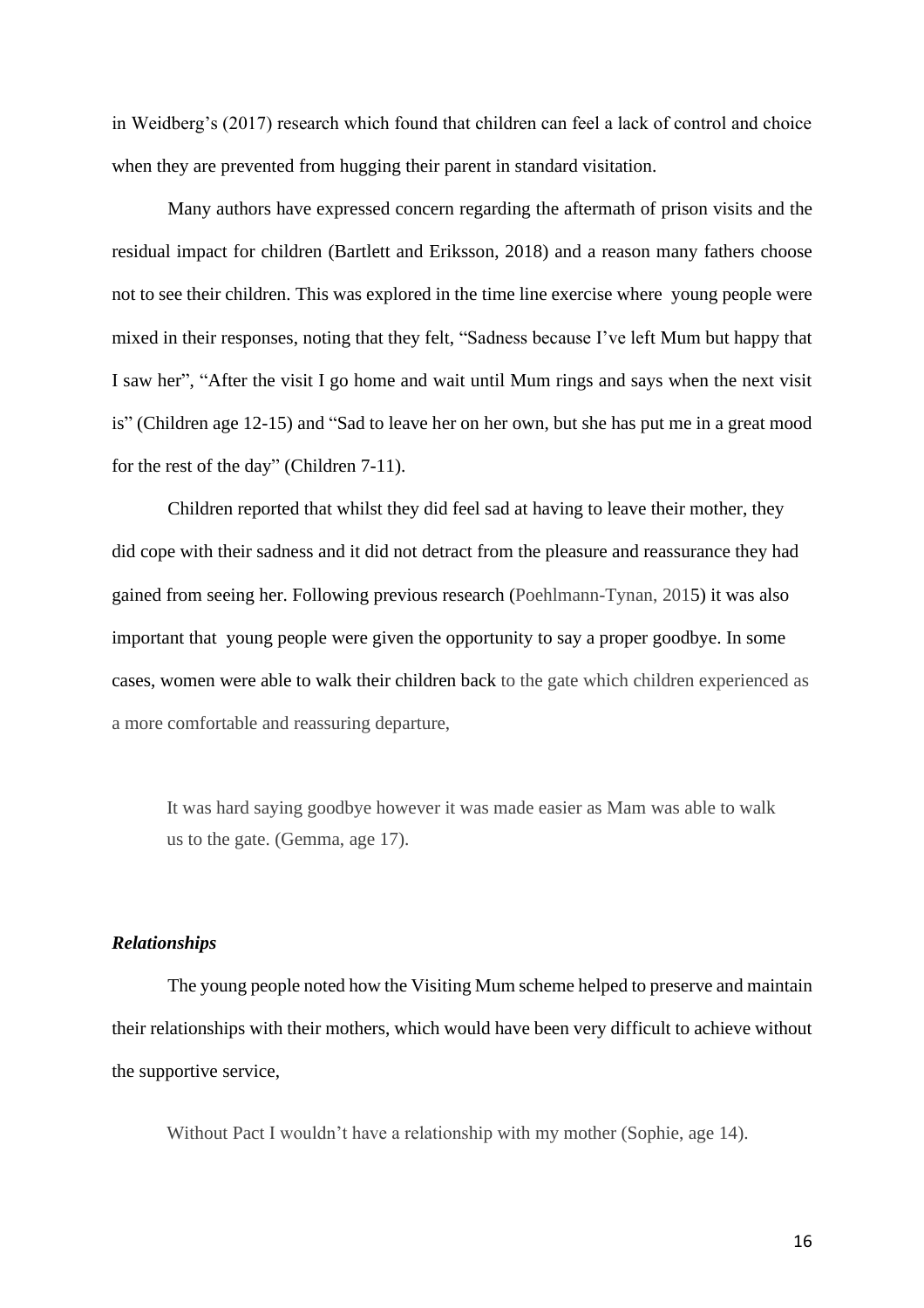I love {Visiting Mum} visits because it means I can keep the close relationship with my mum.... I love my mum unconditionally. She means so much to me (Ffion, age 15).

Aaron too noted that the scheme helped to develop a stronger bond with mothers, 'Great help - allowed me to get a stronger bond' (Aaron, age 13).

From the children's perspective the scheme clearly helped to maintain relationships and moderate the impact of separation, for both their and their mother's benefit. This was achieved by having longer and more intimate visits which allowed for honest and open communication, rather than the stilted conversations of the standard visit, caused by sitting formally, across a table from their mother. The children noted that standard visits would have been difficult to maintain. It is however important not to see the experiences of children as homogeneous (Knudsen, 2016). Not all children had lived with their mother directly prior to incarceration as was the case with one of the older and one of the younger girls. Neither had they all necessarily enjoyed good relationships with their mother in the past. The scheme appeared to heal rifts and build bridges between mothers and children (Tasca, 2018) with all the children placing their mother at the centre of their eco map, indicating their most supportive relationship. Catrin noted that this had not always been the case as she had been angry with her mother. However, she states that the scheme helped bring them closer together,

I don't think we'd have a strong relationship with mam... I drifted from mam a lot, but then… … Yeah. I don't hate {her}, I hate what {she} did… … No. I probably wouldn't speak to her now. It's only through the Pact visits that I started speaking to her… it brought me and Sofia {sister} closer though (Catrin, age 16).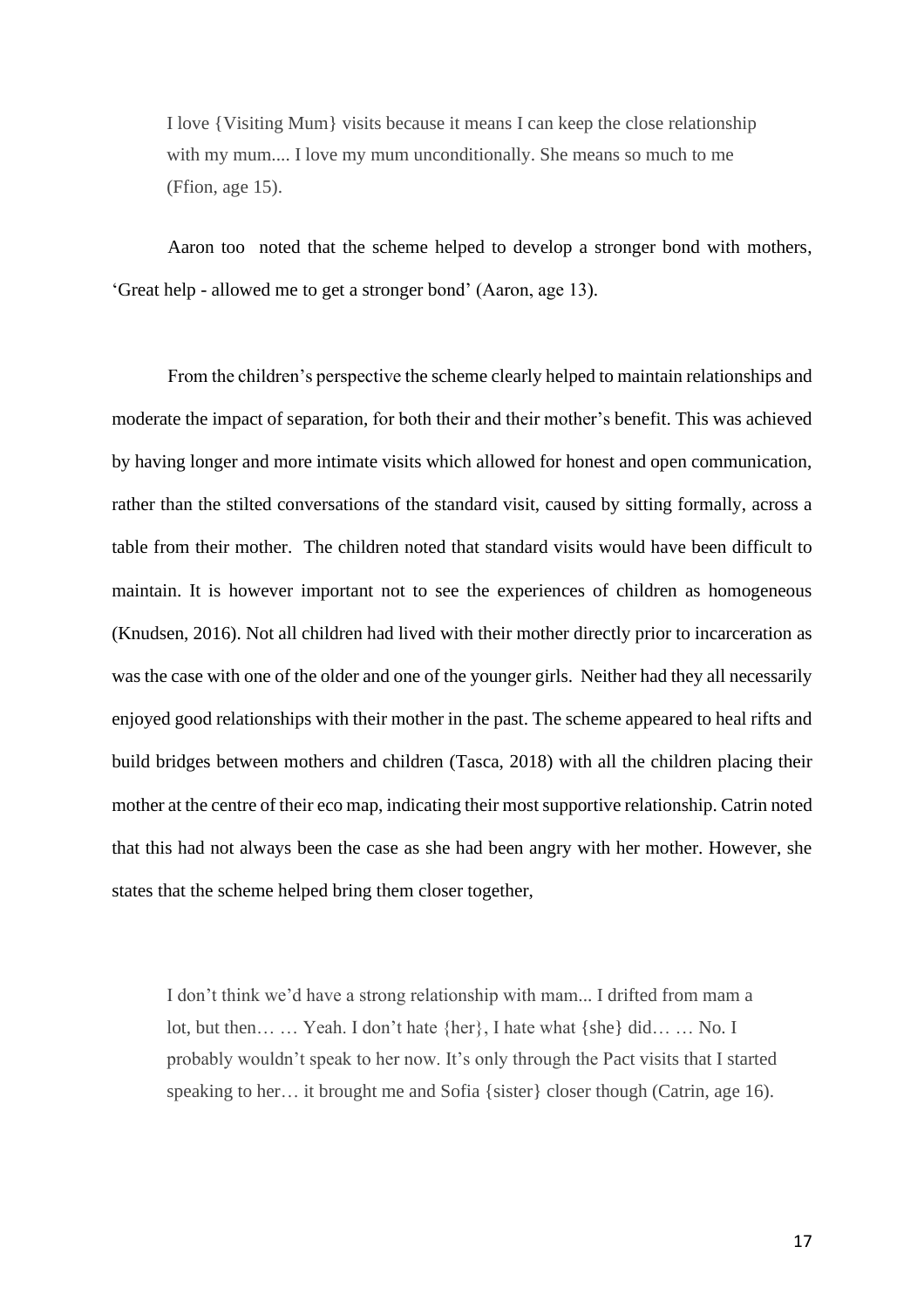Thus, not only did Visiting Mum bring mother and child closer together it also had the potential to increase bonds between siblings where they were living separately but visiting together. Preserving relationships and healing rifts were vital for children to help mediate the impact of her incarceration, and could be important if and when they were to live together again.

#### *Relationships with other young people*

Children whose mothers are incarcerated can feel isolated but having contact with other children in the same circumstances was seen to be de-stigmatising and supportive (Beresford, 2018). The young people commented favourably on the joint visits which occurred with one other family and where the children travelled together, as it was an opportunity to meet others in the same situation, "You make a lot of friends as well" (Hugh, age 12), "Travelling is fun and I meet other people and make good friends" (Child age 12-15). The journey was made fun by having other children for company, there was a real sense that the children really enjoyed being together. In one of the focus groups the children mentioned that Megan had a beautiful voice and she promised to sing for the others in the bus on the way home; travelling together seemed to be a bonding experience. This togetherness did not necessarily involve talking about their experiences or feelings, but it allowed children to be open and not hide their situation (Dawson et al., 2013; Gill & Morgan, 2013). The opportunity to be open is vital as otherwise young people have few people they can confide in without feeling at risk of being judged (Coleman, Sykes and Groom, 2017).

#### *Relationships with volunteers*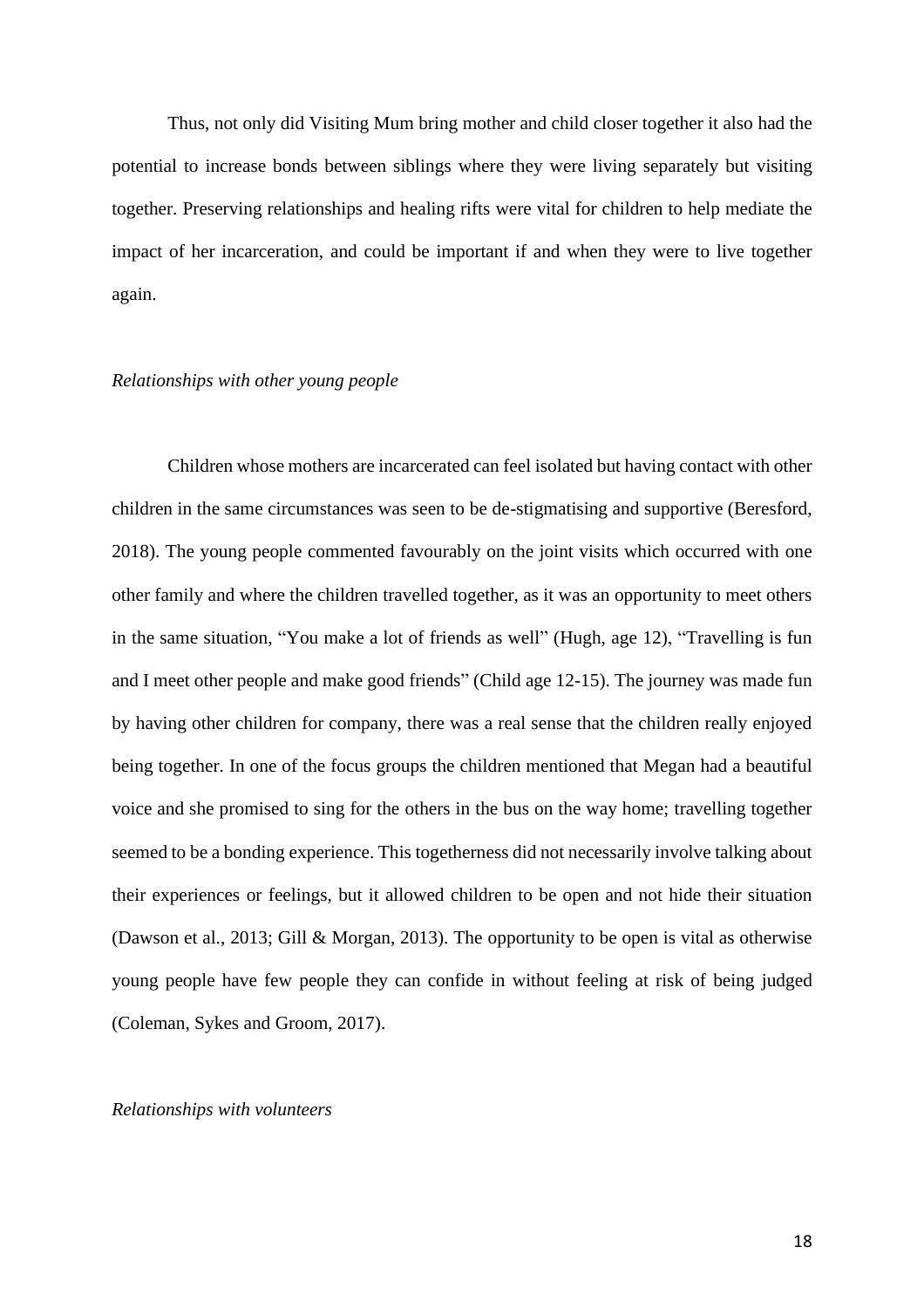The scheme was predicated up on the role of the volunteer to prepare and take the child and carer to the prison. The relationships with the volunteer had the potential to be highly significant to the children at a time when their mothers were not available, "Volunteers are awesome" (Paige, age 11). When asked what they valued in a volunteer the young people noted their thoughtful and respectful demeanour,

She's just really nice…. and like she always talks to me in a nice voice (Aaron, age 13).

She makes me feel calm and welcome (Mia, age 9).

The volunteers are really nice because when you come on visits they make you feel like you're one of their kids and they treat you with loads of respect (Hugh, age 12).

Being able to partake in the activities was also seen as an important quality in the volunteer,

She can make frogs, paper frogs (Pearl, age 7).

However, the volunteer was not always a consistent person, and one young person described having a different volunteer on each visit, whereas others had built up more of an on-going relationship with an individual, as was the original model for the Visiting Mum scheme. As Catrin (age 16) notes,

We have got a proper volunteer now, before we had different ones.

 The volunteers served as good role models for the young people and for the mothers in prison who saw people freely giving their time to help others. The volunteers featured in eight of the nine eco maps that the children drew of their closest/supportive relationships. For one older child, the volunteer was situated in the first, most important circle of support, the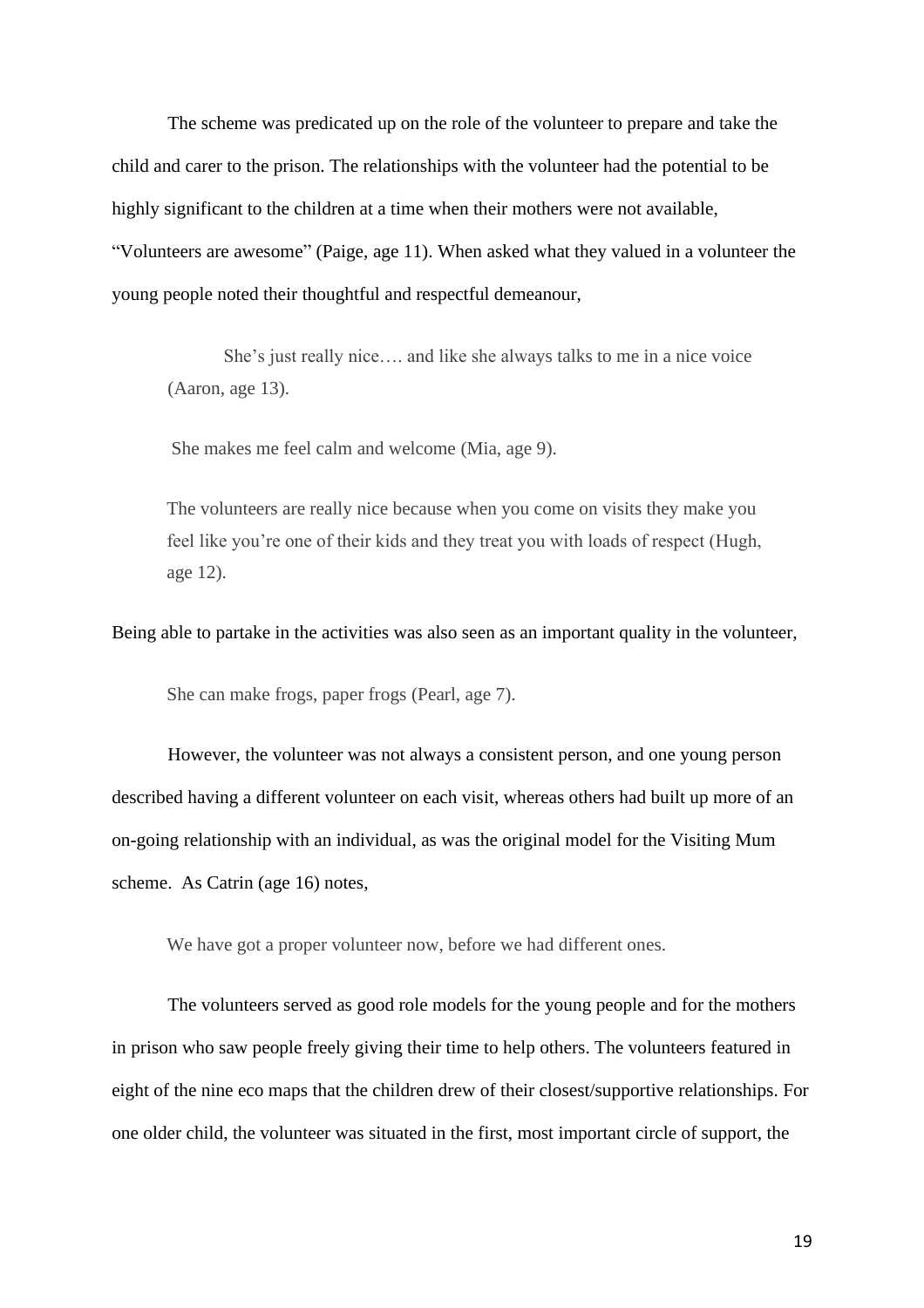rest placed their volunteer in the second and third outer circles. The volunteer was clearly a significant support.

#### *Navigating transitional and challenging situations*

The children we spoke to had experienced a range of challenging events during the period of their mother's incarceration, including puberty, pregnancy, birth of a child, gender reassignment and issues of sexual orientation, all of which require the attention and support of a significant adult, in most cases this is a mother (Prendergast, 2000). The scheme providing dedicated and private space, with more time for child-mother visits helped mothers to support children in navigating these difficult life transitions. One young person found she was pregnant at the age of 15 and used the time with her mother to prepare for this,

It helped a lot because my mother was young, she was young pregnant and I could speak to her relate sort of thing…(Catrin, age 16).

Three young people had continued to successfully engage with education and were preparing for college. Gemma, who was planning to go to university, had received dedicated time with her mother for consideration, deliberation and planning,

Well we were lucky because we had them visits every month so it was kind of the thing that we could talk to her about what we, like my big thing was going to college then getting ready then preparing to go to uni (Gemma 17).

The focus of the Visiting Mum visit was on choosing and preparing for Gemma's transition to higher education. The private, longer and more regular visits allowed for more focused and detailed planning. This was built upon during a period of release on temporary licence (ROTL) when she and her mother visited a university together,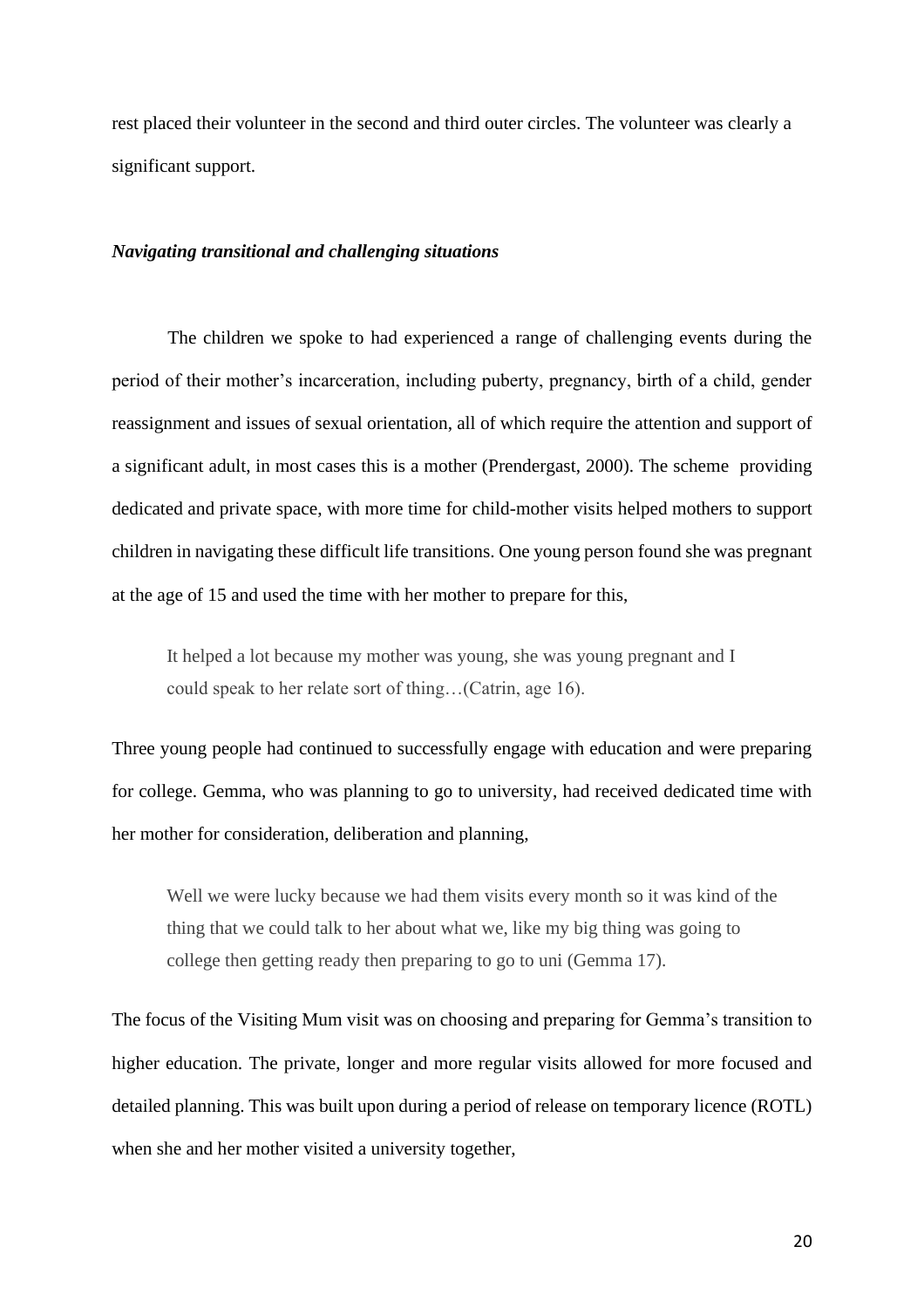Me and Mam, we talked about going to see unis and when she came out on ROTL we went to see Llanwrst University… (Gemma, age 17).

Rather than simply offering children a more accessible method of maintaining contact with their mother, the scheme enabled the continuation, or re-establishment, of meaningful family time, so mothers could be involved in the doing and planning of their children's lives..

#### **Discussion and conclusion**

While this research is limited by a small sample of children captured at only one time point, it does nevertheless capture the rarely heard voices of children visiting a mother in prison. The impact of having a mother in prison has been known for many years (Matthews, 2003; Baroness Corston, 2007). However, changes in policy and practice for children have been slow to develop and support services are ad hoc or often non-existent. Children reported that the scheme mediated many of the difficulties they experienced visiting their mothers in prison, supporting findings from the wider literature. In particular, the scheme dedicated time to preparing children prior to the visit (Poehlmann et al., 2019), uniquely provided them with free transport, and longer, higher quality visits with access to activities and games (Arditti and Few 2006; 2008; Sharratt and Cheung, 2014). Additionally, the visiting room was far less intimidating with prison staff less visible (Sharratt and Cheung, 2014), as Catrin (age 16) notes 'Nobody is in uniform on Visiting Mum visits'. The children much preferred the supported visits, with more space for intimate interaction, 'I just like seeing mammy on my own' (Pearl, age 7). Whilst they found the standard visits extremely difficult to cope with as behaviour was very restricted 'You couldn't leave your chair or anything like that, like you couldn't give her a cwtch (Welsh word for cuddle)' (Catrin, age 16). Had the Visiting Mum visits been put in place more quickly after sentence, the standard visit could have been avoided. The children perceived that the Visiting Mum scheme helped preserve and in some cases enhance childmother relationships. Similarly, in one case it helped bring siblings closer together. Thus, some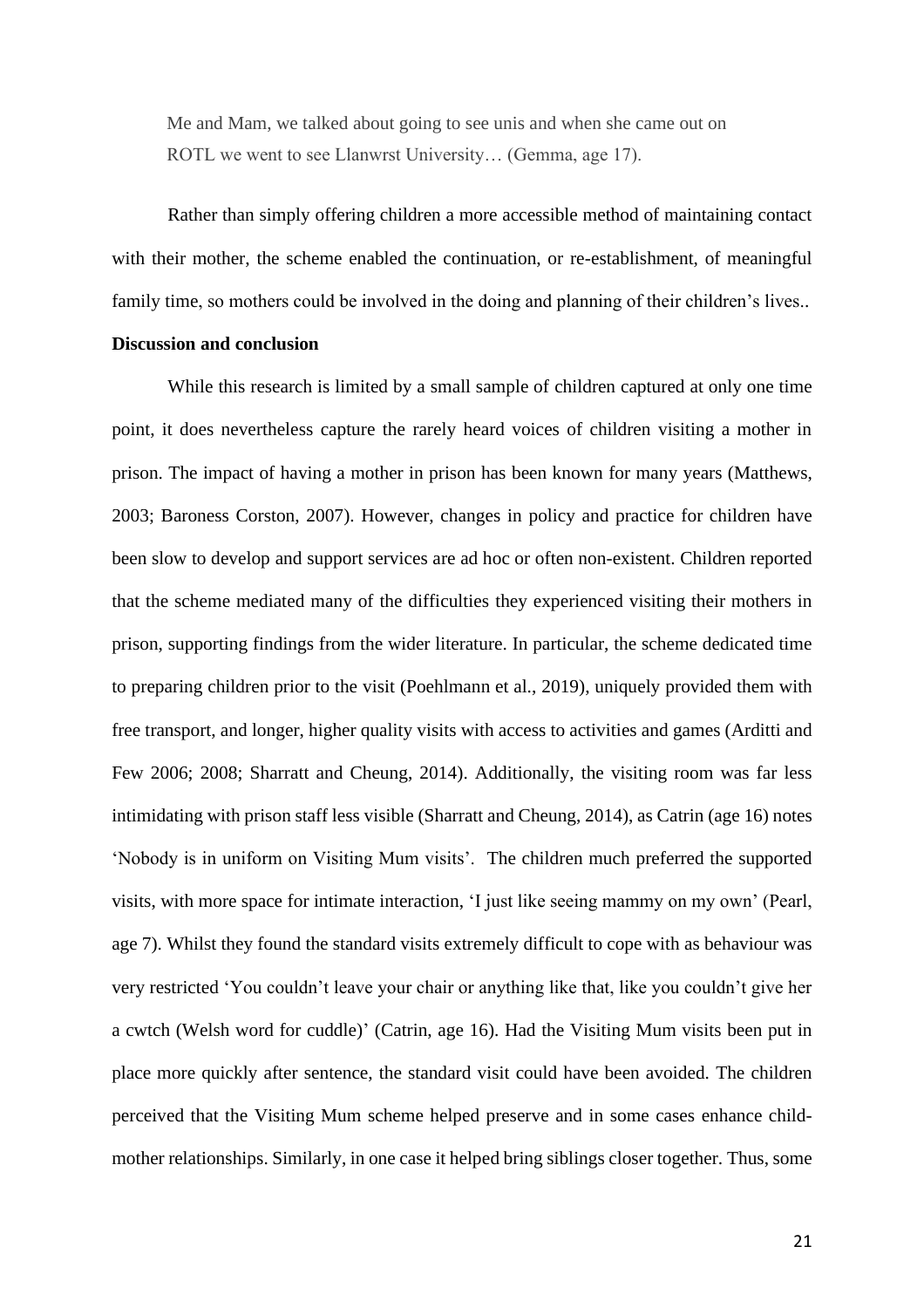of the disruption to family life was mediated. An unintended consequence of the scheme was bringing children together which, although potentially compromising confidentiality, was well received by children. It might be that support groups for children outside of visitation would be helpful for those who choose to take part. The children had many challenges to face but with this additional support demonstrated great resilience in responding to these (Hooper, 2008; Jones, Gallagher, Manby and Robertson, 2013; Nesmith & Ruhland, 2010). Older children, in particular, took on roles of responsibility, worrying about their mothers, younger siblings and carers. The role of the volunteer to support both carer and children had the potential to reduce the child's concern for the carer, and child-friendly visits reduced their concern for siblings. For all children the volunteer was a form of support and highly valued by young people '.they treat you with loads of respect' (Hugh, age 12). Young people benefitted from having a consistent volunteer although this was difficult to achieve; this should be prioritised in any future scheme. The evidence presented here strongly suggests that well-resourced, supported contact, with consistent staff or volunteers allocated to families and transport provided should be put in place and viewed as a right of the child.

 The scheme was unique, simple, non-intrusive and did not pathologise children (Knudsen, 2016), but was supporting all children whose interest it was to visit, and practically helped children and carers to book visits and transport them to see mothers. It was embedded within the prison establishment, as has been found important with other prison initiatives (Burgess and Flynn, 2013; Loucks, 2005). Further, Visiting Mum was positively reviewed in the prison inspection and identified as a flagship programme (HMIP, 2017). The scheme was not continued after the Big Lottery Innovation funding ended, in part because no-one takes responsibility for this group of children, who are usually hidden and often fall between devolved social care and the UK prison service and because of lack of funding. It is vital that this group of children are no longer hidden and are identified prior to the point of a mother's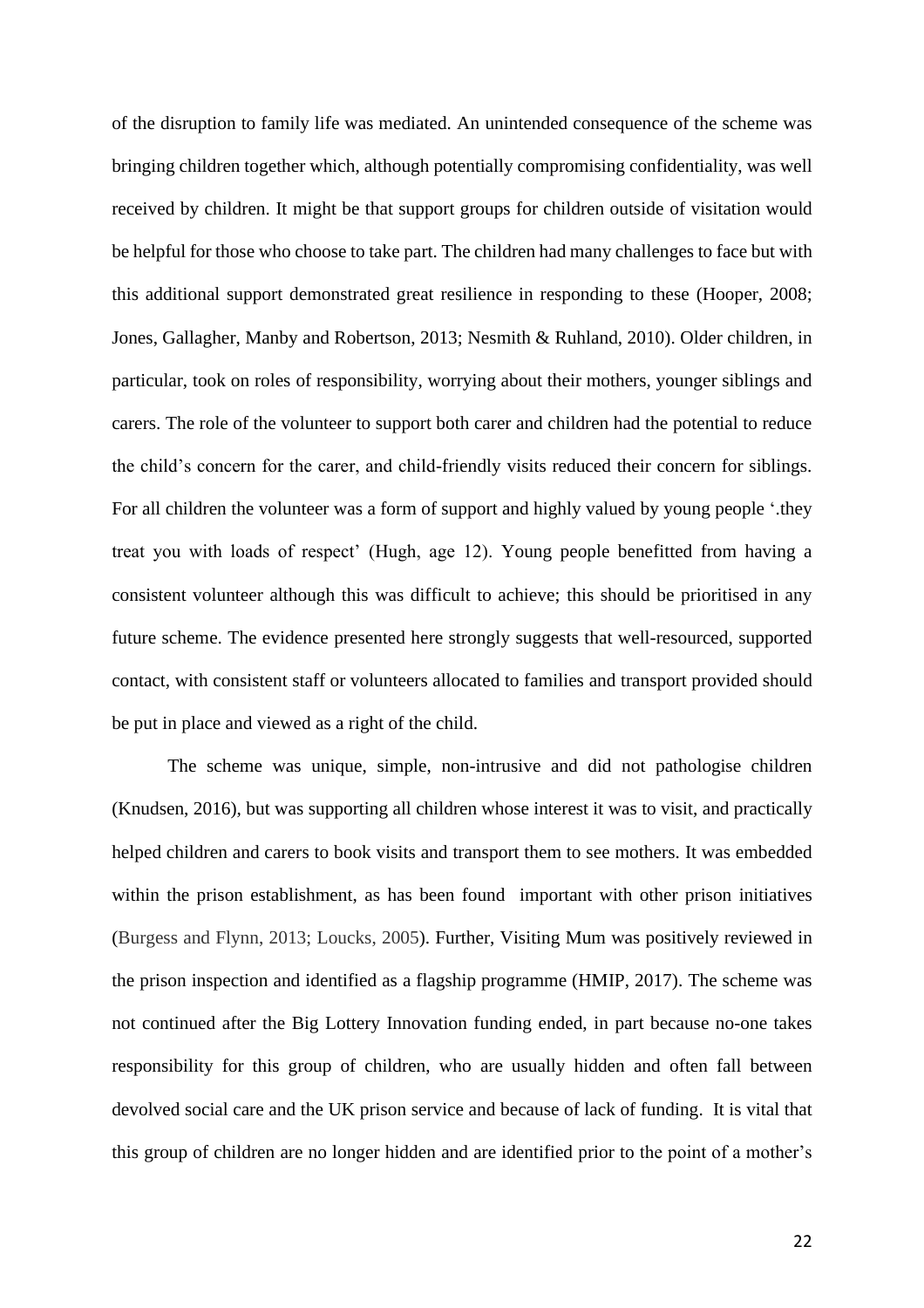sentence. Court reports should include information about whether a woman has children, so planning can take place for the child to move to alternative accommodation and they can be provided with immediate assistance and early supported visitation should a custodial sentence be received (Morgan, Leeson, Carter Dillon, Wirgman & Needham, 2014). Identifying them as a distinct group of children in need of support (Leeson and Morgan, 2019) would help ensure that local authorities undertake to meet their needs. Specialist services such as Pact could then be commissioned to provide early support; this should be formalised in policy and practice.

Farmer (2019) has also illuminated the difficulties for mother and child contact and like Baroness Corston (2007), has recommended the use of residential women's centres based within communities. Clearly, should these be developed, Welsh women would be placed nearer to their families in more accessible child-friendly units, which would help women and children immensely. But until these are in place and even after, there will still be some women in prison and the evidence presented here alongside the existing literature base clearly supports policy for all women's prisons to have well-resourced, private, child–friendly visiting facilities, with appropriately-trained staff tasked to support children's visitation.

# **References**

Allen, S., Flaherty, C., & Ely, G. (2010). Throwaway moms: maternal incarceration of the criminalization of female poverty. *Journal of Women and Social Work*, 25(2), 160–172.

Arditti, J. A., & Few, A. (2006). Mothers' reentry into family life following incarceration. *Criminal Justice Policy Review*, 17, 103–123.

Arditti, J. A., & Few, A. (2008). Maternal distress and women's reentry into family and community life. *Family Process*, 47, 303–32.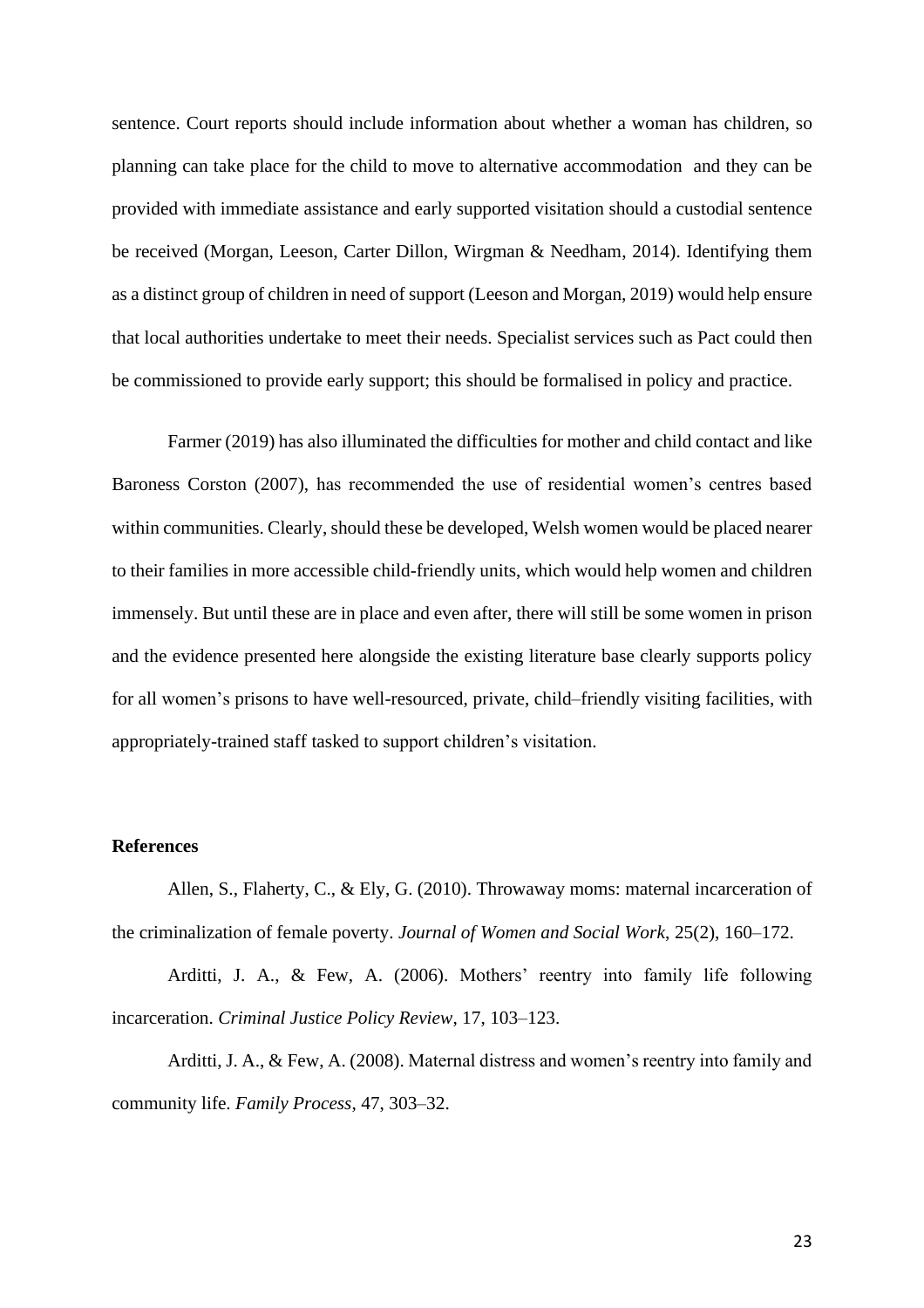Bagnoli, A. (2009). Beyond the standard interview; the use of graphic elicitation and arts-based methods. *Qualitative Research*, Special Issue 9(5), 547-570.

Baldwin, L. (2015). *Mothering justice: working with mothers in criminal justice and social settings*. Chippenham: Waterside Press.

Bartlett, T. & Eriksson,A. (2018). How fathers construct and perform masculinity in a liminal prison space. *Punishment and Society*,<https://doi.org/10.1177/1462474518757092>

Bellis, M., Ashton, K., Hughes, K., Ford, H. Bishop, J. & Paronjothy, S. (2016). *Adverse childhood experiences in Wales and their impact on health in the adult population*, Cardiff: Public Health Wales.

Beresford, S. (2018). *What about me? The impact on children when mothers are involved in the criminal justice system*, London: The Prison Reform Trust.

Burgess , A. and Flynn, C. ( 2013). Supporting imprisoned mothers and their children: a call for evidence. *Probation Journal*, 60, 1, 73-81.

Bryman, M. (2012). *Social research methods*. Oxford: Oxford University Press.

Clark and Moss 2001 Clark, A. and Moss, P. (2001). *Listening to children: the mosaic approach*. London: National Children's Bureau.

Coleman, N, Sykes, W. and Groom, C. (2017). *Peer support and children and young people's mental health: research review.* London: Independent Social Research.

Convery, U. and Moore, L, (2011). Children of imprisoned parents and their problems, in *Children of Imprisoned Parents*, (Ed.) P. Scharff-Smith and L. Gampell, *European network for children of imprisoned parents* (pp) Denmark: The Danish Institute for Human Rights,

European Network for Children of Imprisoned Parents.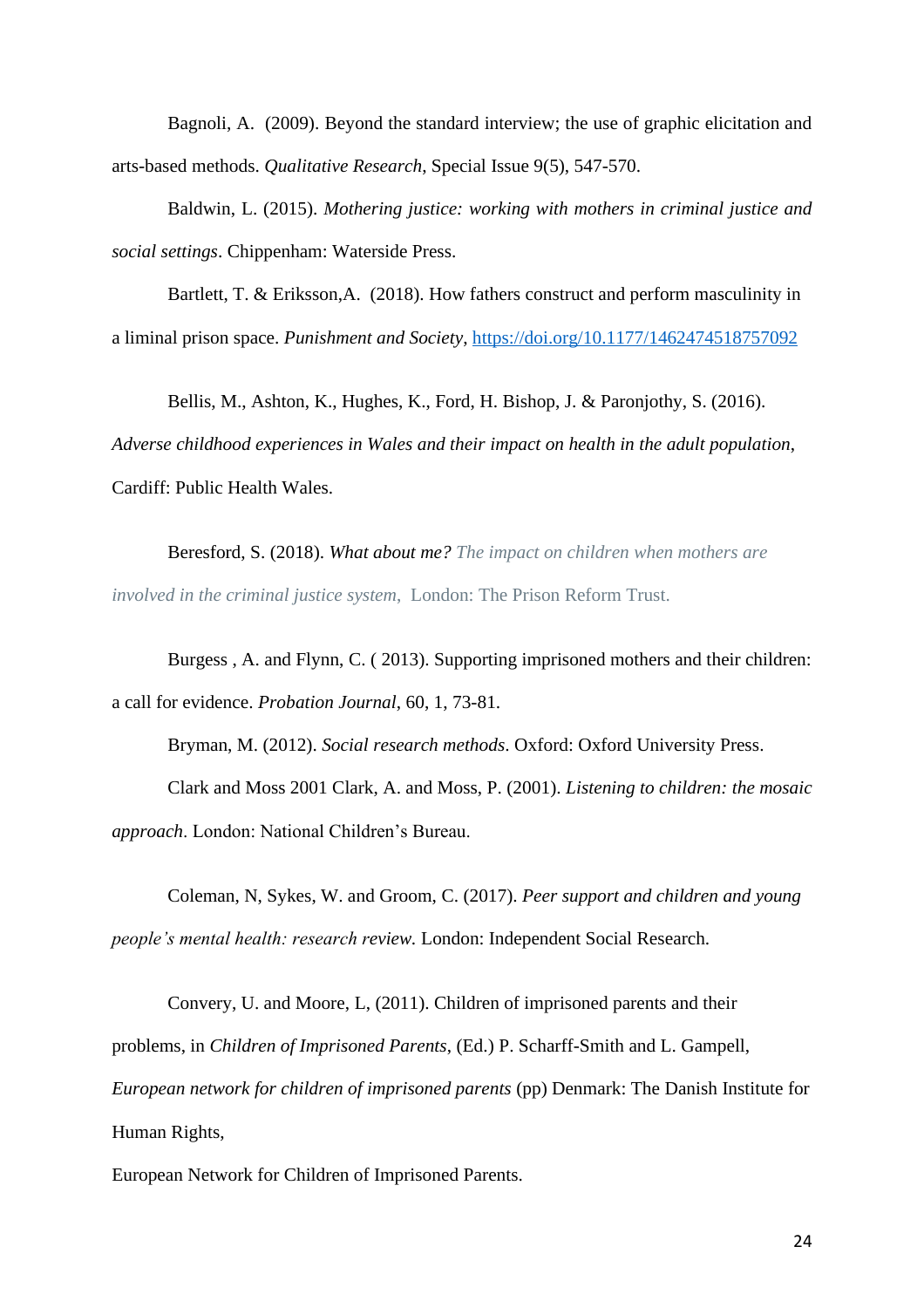Corston, Baroness (2007). *The Corston Report: Women with Particular Vulnerabilities in the Criminal Justice System*. London: The Home Office.

Dawson, A., Brookes, L., Carter, B., Larman, G. & Jackson, D. (2013). Stigma, health and incarceration: turning the tide for children with a parent in prison. *Journal of Child Health Care*, 17, 1, 3-5.

Easterling, B. & Feldman B. (2017). Race , incarceration and motherhood: spoiled identity among rural white mothers in prison. *The Prison Journal*, 97(2),143-165.

Epstein, R. (2012). Mothers in Prison: The Sentencing of Mothers and the Rights of the Child. *Coventry Law Journal*: Special Issue research report.

Farmer , M.S. (2019). *The Importance of Supporting female Offenders' Family and Other Relationships to Prevent Future Offending and Reduce Intergenerational Crime*.

London: Ministry of Justice.

Flynn. C. (2014). Getting there and being there: visits to prisons in Victoria- the experiences of women prisoners and their children . *Probation Journal*, 61,2, 176-191.

Gill, O., & Morgan, J. (2013). *Children affected by the imprisonment of a family member: a handbook for schools developing good practice*. Ilford: Barnardo's.

Goffman. E. (1963). *Stigma: notes on the management of spoiled identity*. New York: Simon and Schuster.

HMP/YOI Eastwood Park Independent Monitoring Board (2011) Annual Report 2010- 11, Ministry of Justice: London.

HMIP (2017). Report on an unannounced inspection of HMP Eastwood Park by HM Chief Inspector of Prisons, HMIP: London.

Holland, S. (2011).*Child and family assessment in social work practice* (2<sup>nd</sup> edition). London: Sage.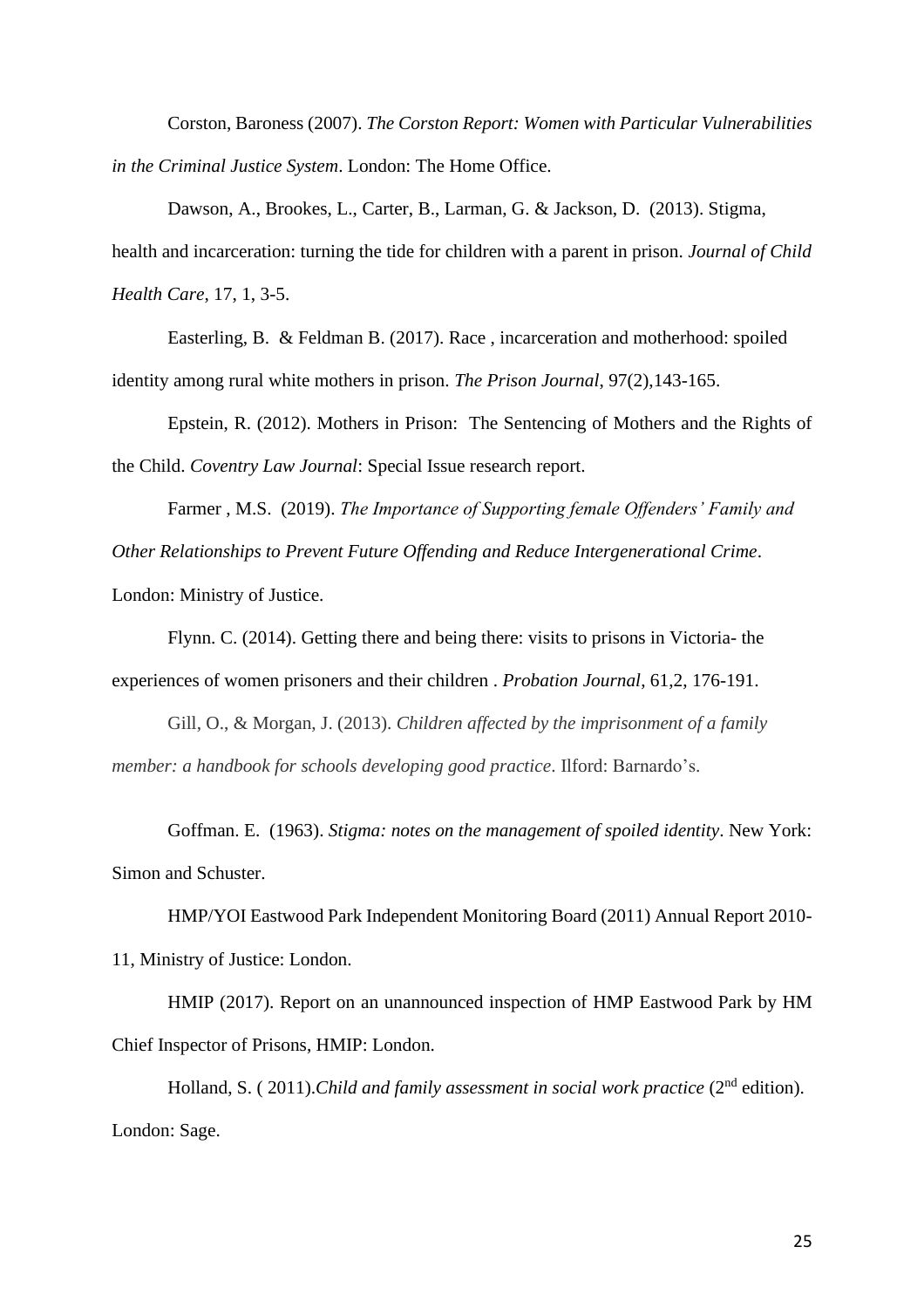Hooper , L. (2007). Expanding the discussion regarding parentification and its varied outcomes and implications for mental health , research and practice. *Journal of Mental Health,* 29(4), 322-337.

Jones, A., Gallagher, B., Manby, M. and Robertson, O. (2013). *Children of prisoners: interventions and mitigations to strengthen mental health*. University of Huddersfield: Huddersfield.

Kincaid, S., Roberts, M. and Kane, E. (2019). *Children of prisoners: fixing a broken system*. London: Crest.

Knudsen. E.M. ( 2016) Practice note: avoiding the pathologising of children of prisoners. *Probation Journal*, 63(3), 362-370.

Lansdown, G. (2010). The realisation of children's participation rights: Critical reflections. In B. Percy-Smith, & N. Thomas (Eds.), *A handbook of children and young people's participation: perspectives from theory and practice* (p. 11). London: Routledge.

 Leeson, C. and Morgan, J. (2109) Children with a parent in prison in England and Wales: a hidden population of young carers, *Child Care in Practice*, DOI:

#### 10.1080/13575279.2019.1680531

Lockwood, K. & [Raikes, B.](https://pure.hud.ac.uk/en/persons/ben-raikes) (2016). A difficult disclosure: the dilemmas faced by families affected by parental imprisonment regarding what information to share. In *Experiencing Imprisonment: Research on the Experience of Living and Working in Carceral Institutions* (pp. 230-247). Taylor and Francis.

Loper, A. B., Carlson, L. W., Levitt, L., and Scheffel, K. (2009), Parenting stress, alliance, child contact, and adjustment of imprisoned mothers and fathers. *Journal of Offender Rehabilitation*, 48, 483–503.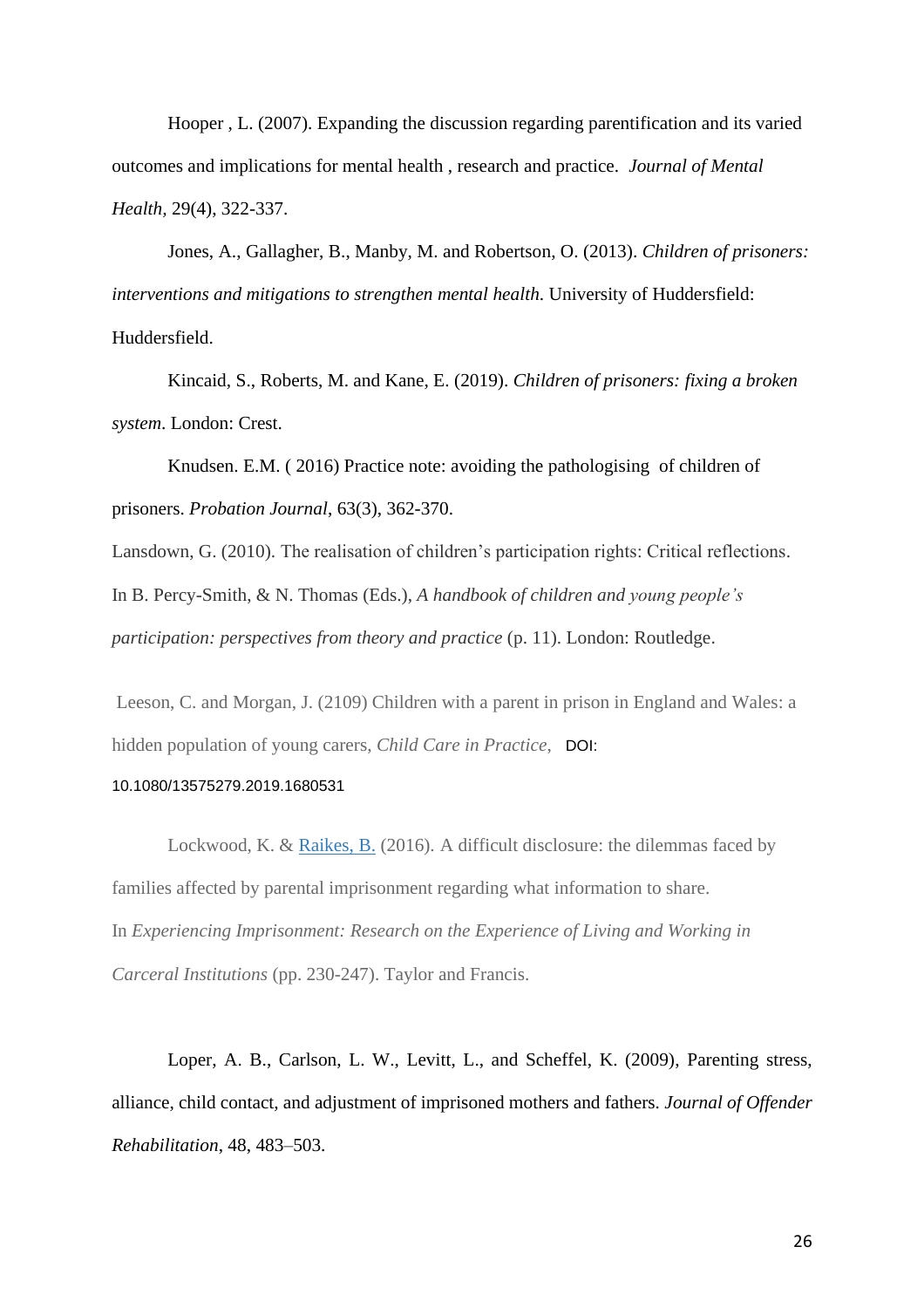Marshall, K. (2008). *Not seen. Not heard. Not guilty. The rights and status of the children of prisoners in Scotland*. Edinburgh: Scotland's Commissioner for Children and Young People.

Matthews, J. (1983) *The forgotten victims*: *how prison affects family.* London: NACRO.

Mannay, D. (2016) *Visual, narrative, and creative research methods: application, reflection and ethic*s. London: Routledge.

McConnell. M & Raikes. B. (2019). "It's Not a Case of He'll Be Home One Day." The impact on families of sentences of imprisonment for public protection (IPP), *Child Care* 

*in Practice*, 25(4), 349-366.

McGlaughlin, H. (2012). *Understanding social work research*, (2nd edition). London: Sage.

Minson, S. (2017). The impact of maternal incarceration on children, paper given to Thinking through Motherhood and Incarceration seminar. Birkbeck University of London, July  $8<sup>th</sup>$  2017.

Ministry of Justice and Department for Children, Schools and Families (2007) *Children of Offenders Review*, London: Ministry of Justice.

Ministry of Justice (2018) *Female Offender Strategy*. London: Crown Copyright.

 Morgan, J. Leeson, C., Carter Dillon, R. Wirgman, A.L., & Needham, M. (2014). 'A hidden group of children': support in schools for children who experience parental imprisonment. *Children and Society,* 28(4), Pages: 269–279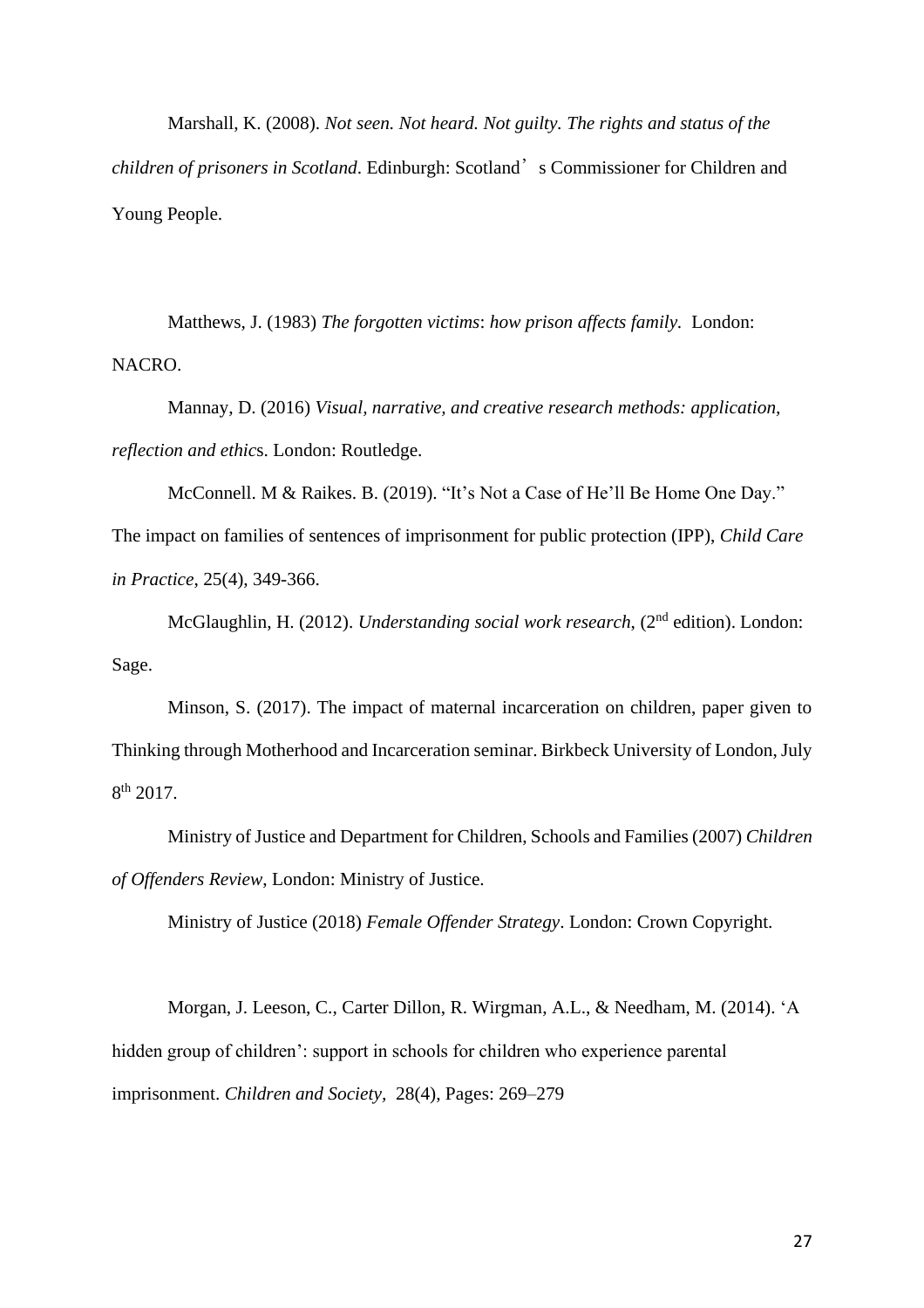Murray, J. and Farrington, D. P. (2008). The effects of parental imprisonment on children. In M. Tonry (Ed.), *Crime and justice: A review of research* 37, (pp.133-206), Chicago: University of Chicago Press.

Murray, J., and Murray, L. (2010). Parental incarceration, attachment and child psychopathology. *Attachment and Human Development*, 12(4), 289-309.

Nesmith, A. and Ruhland, E. (2008). Children of incarcerated parents: Challenges and resiliency, in their own words. *Children and Youth Services Review,* 30(10), 1119-1130.

Poehlmann, J., Dallaire, D.A., Loper, A. and Shear, L.D. (2010). Children's Contact With Their Incarcerated Parents: Research Findings and Recommendations. *American Psychologist,* 65(6), 575-598.

Poehlmann, J., Schlafer, R. J., Maes, E., & Hanneman, A. (2008). Factors associated with young children's opportunities for maintaining family relationships during maternal incarceration. *Family Relations*, *57*, 267 – 280. doi:10.1111/j.1741- 3729.2008.00499.x

 Poehlmann-Tynan, J. (2015). Children's Contact with Incarcerated Parents: Summary and Recommendations. In: Poehlmann-Tynan J. (Eds) Children's Contact with Incarcerated Parents (pp.83-92). SpringerBriefs in Psychology. Springer, Cham.

Poehlmann -Tynan, J., Runion, H., Weymouth, L. & Burnson, C. (2019). Children With Incarcerated Parents. In T. H. Ollendick, S. W. White & A. White (eds) The Oxford handbook of clinical child and adolescent psychology DOI:

10.1093/oxfordhb/9780190634841.013.33

Prendergast, S. (2000). To become dizzy in our turning: girls, body maps and gender as childhood ends. In A. Prout (ed.) *The Body childhood, and Society*, Hampshire: Macmillan.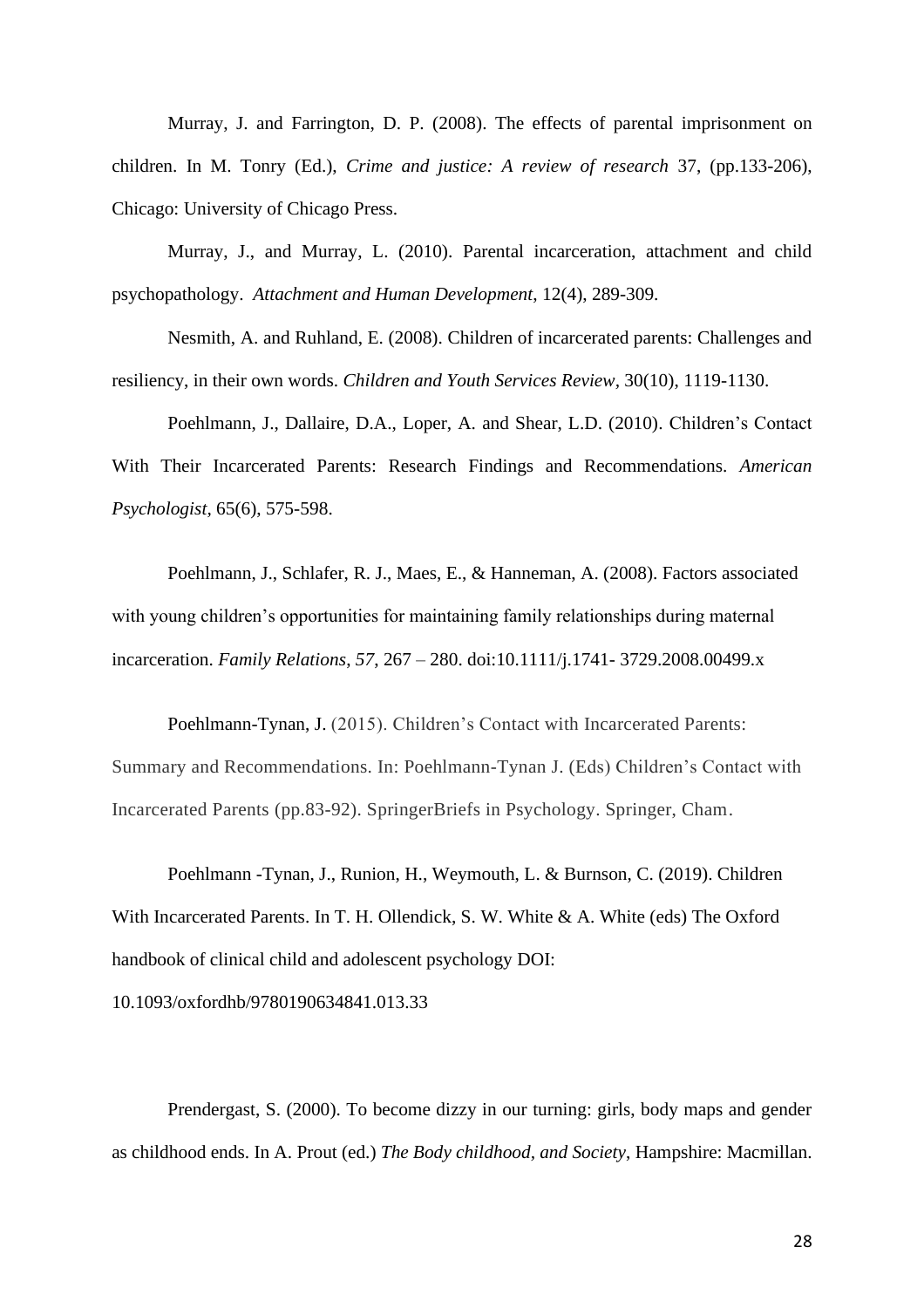Prison Reform Trust (2015). *Sentencing of Mothers: Improving the sentencing process and outcomes for women with dependent children.* London: Prison Reform Trust.

Raikes, B. (2014). Prisons without walls. *Every Child Journal*, 44-47. Roberts, S. (2012). *The role of schools in supporting families affected by* 

*imprisonment,* London: Winston Fellowship Trust.

Salter, M., Go, V., Le Minh, N., Gregowski, A., Viet Has, T., Rudolph, A., Latkin, C., Celentano, D. and Quan, V. ( 2010). Influence of perceived secondary stigma and family on the response to HIV infection among drug users in Vietnam. *Aids Education and Prevention*, 22,558-570.

Saunders, V. (2016) Children of prisoners: children's decision-making about contact. *Child and Family Social Work.* DOI: 10.1111/cfs.12281.

Seale, C. (2012). 'Coding and analysing data' In C. Seale, C. (ed.) *Researching Society and Culture*. 3rd Ed. London: Sage, 305-323.

Scharff- Smith, P. (2014). When the Innocent are Punished. In P. Scharff-Smith (Ed) When the Innocent are Punished (pp.7-20), Palgrave Studies in Prisons and Penology. Palgrave Macmillan, London.

 Sharratt, K. and Cheung, R. (2014). Incentivising prison visits: new research findings on the needs of children with imprisoned mothers and fathers*. Prison Service Journal,* 216, 24-29.

Shlafer, R. & Poehlmann, J. (2010). Attachment and care giving relationships in families affected by prenatal imprisonment, *Attachment and Human Development*, 12(4), 395-415.

Snyder, Z., Carlo, T. & Mullins, M. (2002). Parenting from prison: an examination of children's visitation at a women's correctional facility. *Marriage and Family Review*, 32(3)